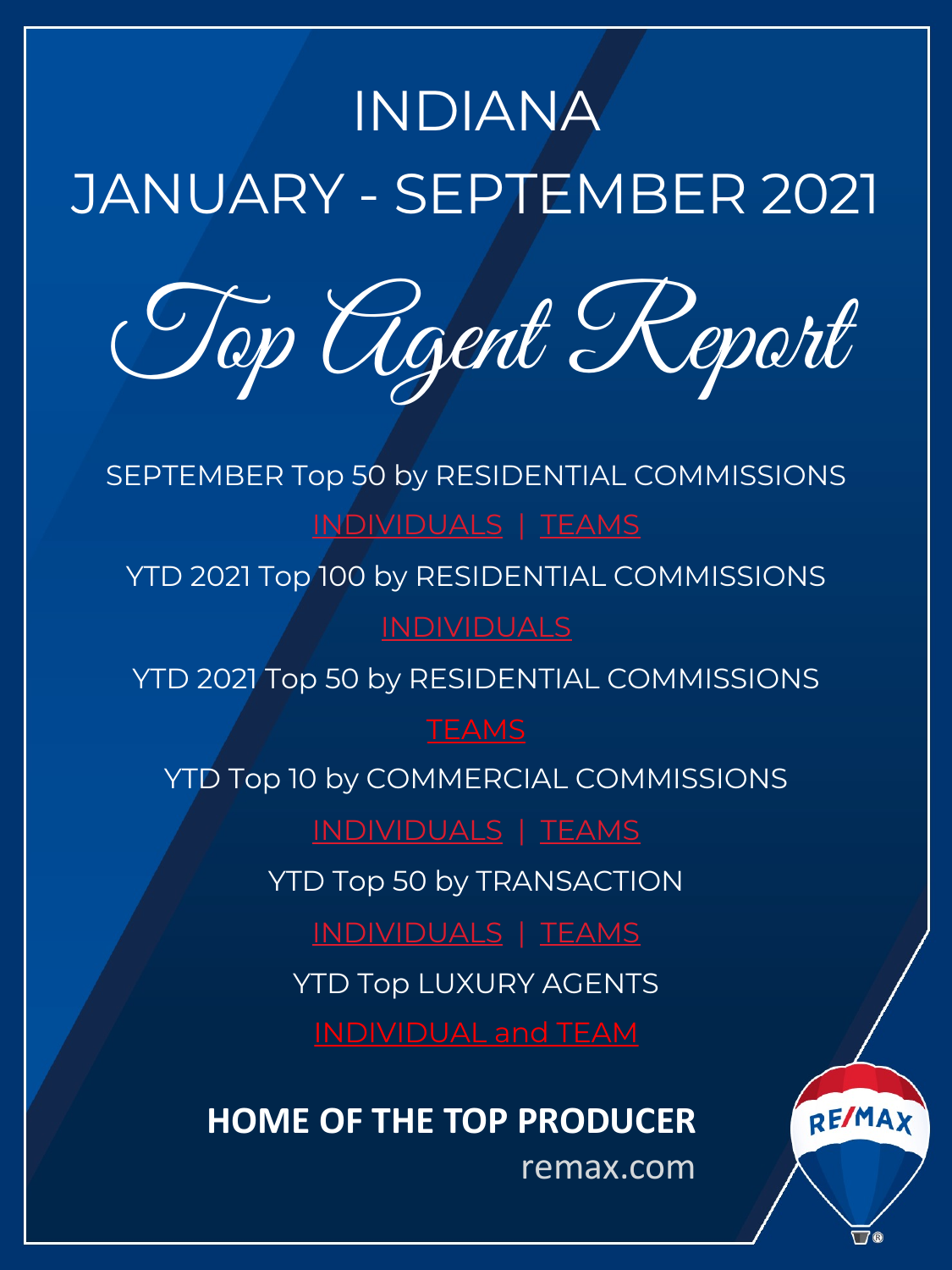SEPTEMBER 2021 | INDIANA | *BASED ON RESIDENTIAL COMMISSIONS*

#### **Name Company City**

# 1 Dru Cash RE/MAX 100 Nishawaka 24 Mark Pontecorvo RE/MAX RESULTS Angola

2 Kelly Johnson RE/MAX AT THE CROSSING Indianapolis 3 Ron Plecher RE/MAX REALTY PROFESSIONALS Bloomington 4 Theresa Sicinski RE/MAX ACCLAIMED PROPERTIES Bloomington 5 Andrew Walker RE/MAX ACCLAIMED PROPERTIES Bloomington 6 Joe Schroder RE/MAX REALTY ONE The Kokomo 7 Robert Harris RE/MAX RESULTS Fort Wayne 8 Rebekah Hanna RE/MAX REAL ESTATE GROUPS Muncie 9 Tama Stemle RE/MAX LOCAL Jasper 10 Matthew Henegar RE/MAX FIRST No. 10 Matthew Henegar RE/MAX FIRST 11 Shelley Hadler RE/MAX TOWER Greensburg 12 Tamara House RE/MAX CENTERSTONE Crawfordsville 13 Kelly Sullivan RE/MAX REAL ESTATE PROFESSIONALS Columbus 14 Anuja Chandra RE/MAX REAL ESTATE PROFESSIONALS Columbus 15 Bart Medlock RE/MAX FIRST Jeffersonville 16 Amy Kopp RE/MAX ACCLAIMED PROPERTIES Bloomington 17 Carla Myers RE/MAX 100 Mishawaka 18 Robin Royster RE/MAX REVOLUTION Evansville 19 Stacy Lafferty RE/MAX ACCLAIMED PROPERTIES Bedford 20 Jason Wampler RE/MAX 1ST CHOICE Research Research Research Research Research R 21 Chris Smith RE/MAX ACCLAIMED PROPERTIES Bloomington 22 Tracey Cummins RE/MAX COUNTY WIDE IST LaPorte 23 Kathy Rowekamp RE/MAX LOCAL **Canada Access 12** Jasper

25 Don Harrington RE/MAX ADVANCED REALTY Greenwood

# **HOME OF THE TO[P PROD](#page-0-0)UCER**

remax.com

•Individual Agents, all areas of specialization, residential commissions only •Based on commissions reported to the region on closed transactions from 9.1.2021 –9.30.2021 •If you have questions regarding your ranking, contact your Office Administrator or Broker/Owner • Indiana Individual agent count= 799

<span id="page-1-0"></span>

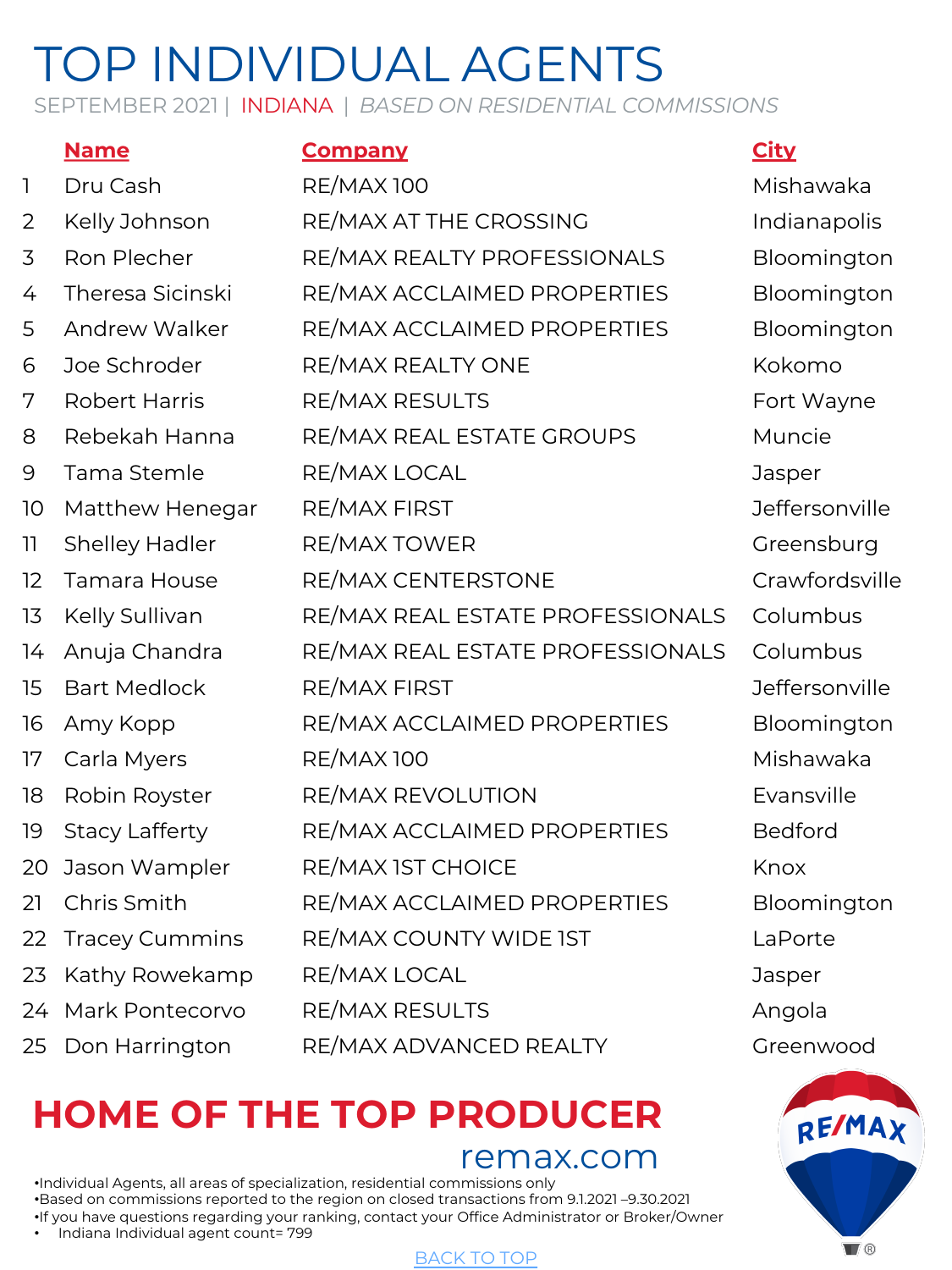SEPTEMBER 2021 | INDIANA | *BASED ON RESIDENTIAL COMMISSIONS*

## **Name Company City**

26 Amanda Conyers RE/MAX REVOLUTION Evansville 27 Jami Barker RE/MAX RESULTS Fort Wayne 28 Melissa Hickey RE/MAX RESULTS Schererville 29 Lynn Geis RE/MAX CENTERSTONE Avon 30 Allen Culpepper RE/MAX CENTERSTONE Indianapolis 31 Jessica Sullivan RE/MAX REAL ESTATE ASSOCIATES Terre Haute 32 Jason Kraus RE/MAX ADVANCED REALTY Greenwood 33 Tracee Lutes RE/MAX ACCLAIMED PROPERTIES Bloomington 34 Sophia O'Coffey RE/MAX FIRST New York of The Jeffersonville 35 Amy Demske RE/MAX RESULTS Angola 36 Gregory Harden RE/MAX RESULTS Warsaw 37 Edwina Withers RE/MAX ADVANCED REALTY Greenwood 38 A.J. Bowlen RE/MAX ACCLAIMED PROPERTIES Bloomington 39 Beth Robinson RE/MAX REALTY PROFESSIONALS Bloomington 40 Kathy Hamman RE/MAX RESULTS Warsaw 41 Tammy Carroll RE/MAX CENTERSTONE Avon 42 Michael Jones RE/MAX AT THE CROSSING THE Indianapolis 43 Tammie McIntyre RE/MAX ABILITY PLUS New Albany 44 Betty Lanke RE/MAX REAL ESTATE ASSOCIATES Terre Haute 45 Shelly Mobus RE/MAX OAK CREST REALTY Elkhart 46 Lorraine Fowler RE/MAX ACCLAIMED PROPERTIES Bloomington 47 Chris Creagh RE/MAX FIRST Jeffersonville 48 Olga Glossett RE/MAX PARTNERS Syracuse 49 Anna Chapman RE/MAX REAL ESTATE MERCHANDISERS Washington 50 Christina Koher RE/MAX RESULTS Angola

# **HOME OF THE TO[P PROD](#page-0-0)UCER**

remax.com

•Individual Agents, all areas of specialization, residential commissions only •Based on commissions reported to the region on closed transactions from 9.1.2021 –9.30.2021 •If you have questions regarding your ranking, contact your Office Administrator or Broker/Owner • Indiana Individual agent count= 799





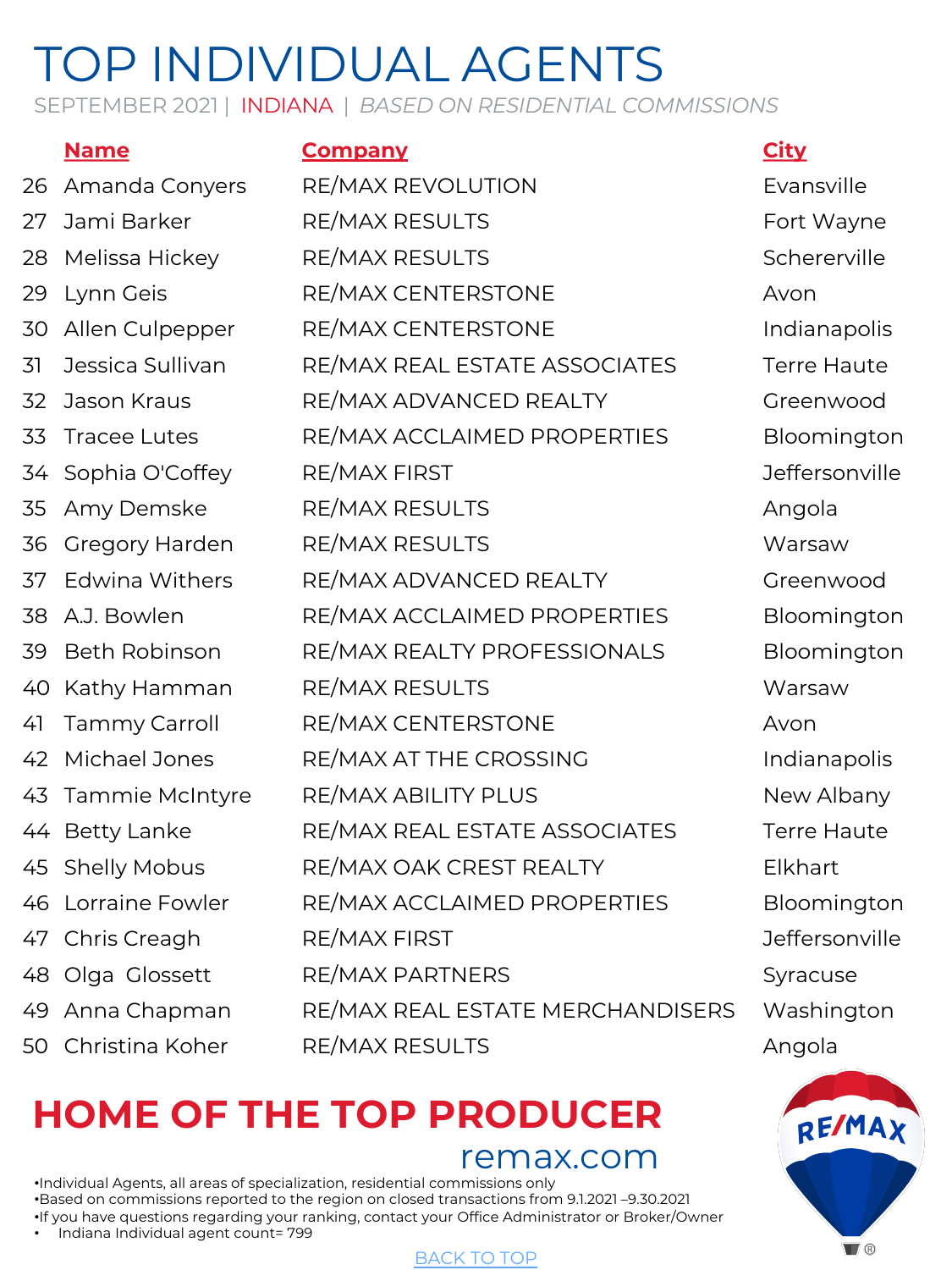# <span id="page-3-0"></span>TOP TEAMS

#### SEPTEMBER 2021 | INDIANA | *BASED ON RESIDENTIAL COMMISSIONS*

|   | <b>Team Leader</b>      | <b>Team Name</b>                                            | <b>Company</b>                   | <b>City</b>    |
|---|-------------------------|-------------------------------------------------------------|----------------------------------|----------------|
| 1 | Dennis Nottingham       | Indy Home Pros Team                                         | RE/MAX ADVANCED REALTY           | Indianapolis   |
| 2 | <b>Nick Rodgers</b>     | Nick Rodgers                                                | RE/MAX REAL ESTATE SOLUTIONS     | Anderson       |
| 3 | <b>Michael Price</b>    | Mike Price Realty Team                                      | RE/MAX CENTERSTONE               | Plainfield     |
| 4 | Mary Sherer             | Hoosier Heartland Team                                      | RE/MAX CROSSROADS                | Fort Wayne     |
| 5 | Donovan Wilkins         | Donovan Wilkins                                             | RE/MAX REVOLUTION                | Evansville     |
| 6 | Alyson Turner           | Premier Team                                                | RE/MAX FIRST                     | Jeffersonville |
| 7 | Julie Schnepp           | Schnepp Real Estate Experts                                 | RE/MAX LEGACY                    | Pendleton      |
| 8 | Trudy Thornburg         | Homes With You                                              | <b>RE/MAX100</b>                 | Mishawaka      |
| 9 | Mark Dudley             | The Mark Dudley Team                                        | RE/MAX REALTY GROUP              | Greenfield     |
|   | 10 Christopher Harcourt | Christopher Harcourt                                        | RE/MAX CORNERSTONE               | Greencastle    |
|   | 11 Naomi Eason          | The Naomi Eason Team                                        | RE/MAX REALTY ONE                | Kokomo         |
|   | 12 Chantel Boone        | Chantel Boone Real Estate Group                             | RE/MAX RESULTS                   | Goshen         |
|   | 13 James Bausch         | The James Bausch Team                                       | RE/MAX RESULTS                   | Warsaw         |
|   | 14 Julia Robbins        | The Julia Robbins Team                                      | <b>RE/MAX100</b>                 | Mishawaka      |
|   | 15 Carson Lowry         | Carson Lowry Real Estate Team                               | RE/MAX REVOLUTION                | Evansville     |
|   | 16 Christopher Schulhof | The Chris Schulhof Home Selling Team RE/MAX REALTY SERVICES |                                  | Indianapolis   |
|   | 17 Robin Pickett        | The Pickett Team                                            | RE/MAX CENTERSTONE               | Avon           |
|   | 18 Becky Johnson        | The Indiana Real Estate Stars                               | RE/MAX AT THE CROSSING           | Indianapolis   |
|   | 19 Ryan Orr             | The Orr Home Selling Team                                   | RE/MAX REAL ESTATE GROUPS        | Muncie         |
|   | 20 Tyler Cox            | Tyler Cox Real Estate Team                                  | RE/MAX CORNERSTONE               | Greencastle    |
|   | 21 Jeffrey Cummings     | Jeffrey Cummings Team                                       | RE/MAX COMPLETE                  | Fishers        |
|   | 22 Steven Custis        | The Custis Team                                             | RE/MAX CORNERSTONE               | Greencastle    |
|   | 23 Jean Donica          | The Donica Team                                             | RE/MAX REAL ESTATE PROFESSIONALS | Columbus       |
|   | 24 Geoff Cavender       | Geoff Cavender Team                                         | RE/MAX RESULTS                   | Warsaw         |
|   | 25 Corey Malcolm        | Malcolm Team                                                | RE/MAX RESULTS                   | Fort Wayne     |

## **HOME OF THE TO[P PROD](#page-0-0)UCER**

## remax.com

•Team Leaders, ranked by team total, all areas of specialization, residential commissions only. •Based on commissions reported to the region on closed transactions from 9.1.2021 –9.30.2021 •If you have questions regarding your ranking, contact your Office Administrator or Broker/Owner •Indiana Team count = 106

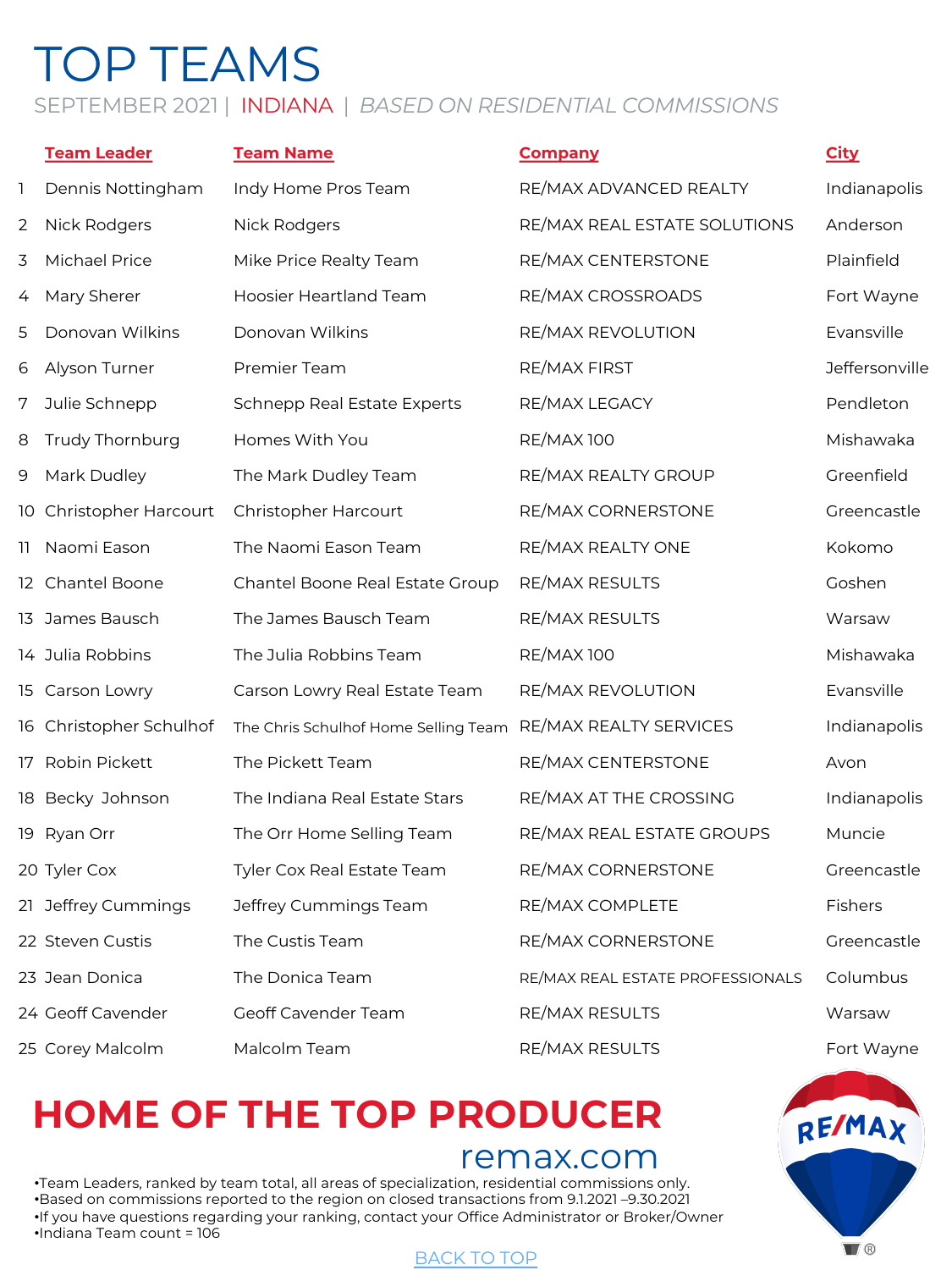# TOP TEAMS

#### SEPTEMBER 2021 | INDIANA | *BASED ON RESIDENTIAL COMMISSIONS*

| <b>Team Leader</b>   | <b>Team Name</b>           | <b>Company</b>                   | <b>City</b>    |
|----------------------|----------------------------|----------------------------------|----------------|
| 26 Lisa Buckner      | The Buckner Property Group | RE/MAX REAL ESTATE GROUPS        | Muncie         |
| 27 Keith Albrecht    | The Keith Albrecht Team    | RE/MAX ELITE PROPERTIES          | Carmel         |
| 28 Ryan Kramer       | Kramer Real Estate Group   | RE/MAX REAL ESTATE GROUPS        | Muncie         |
| 29 John Hasselswerth | No Hassles                 | <b>RE/MAX RESULTS</b>            | Angola         |
| 30 Kelly Wood        | Wood Charles Realty Group  | RE/MAX CENTERSTONE               | Avon           |
| 31 Tina Cale-Coons   | Tina Coons Homes           | RE/MAX REAL ESTATE GROUPS        | Muncie         |
| 32 Jennifer Hellmich | Team Columbus              | RE/MAX REAL ESTATE PROFESSIONALS | Columbus       |
| 33 Tony Bowes        | The Bowes Team             | RE/MAX REVOLUTION                | Evansville     |
| 34 Paul Kiger        | Paul Kiger Group           | RE/MAX ADVANTAGE                 | Floyds Knobs   |
| 35 Eduardo Viruez    | Eduardo Viruez             | RE/MAX RESULTS                   | Goshen         |
| 36 Susan Ullery      | Susan Ullery               | <b>RE/MAX 100</b>                | Mishawaka      |
| 37 Anthony Ostler    | The Ostler Group           | RE/MAX CENTERSTONE               | Avon           |
| 38 Molly Angel       | The Angel Team             | RE/MAX REVOLUTION                | Evansville     |
| 39 Tim Mason         | The Tim Mason Team         | RE/MAX REVOLUTION                | Princeton      |
| 40 Steve Silver      | Steve Silver Team          | RE/MAX PROFESSIONALS             | Seymour        |
| 41 Reed Martin       | Reed Estate Group          | RE/MAX FIRST                     | Jeffersonville |
| 42 Judith Pierson    | Tug & Judi Pierson Homes   | RE/MAX RESULTS                   | Fort Wayne     |
| 43 Jeff Hilycord     | The Jeff Hilycord Team     | RE/MAX REAL ESTATE PROFESSIONALS | Columbus       |
| 44 Leah Hudson       | Hudson & Hart              | <b>RE/MAX 100</b>                | Mishawaka      |
| 45 Mark Skibowski    | The Mark Skibowski Team    | RE/MAX LAKES                     | North Webster  |
| 46 Steve Sergi       | The Sergi Group            | RE/MAX AT THE CROSSING           | Indianapolis   |
| 47 Rob Campbell      | The Rob Campbell Team      | RE/MAX ADVANCED REALTY           | Greenwood      |
| 48 Diane Wilson      | Homes With Diane           | RE/MAX REAL ESTATE SOLUTIONS     | Anderson       |
| 49 Anthony Marsiglio | The Marsiglio Team         | RE/MAX CENTERSTONE               | Plainfield     |
| 50 Steve Savage      | The Steve Savage Team      | RE/MAX RESULTS                   | Warsaw         |

## **HOME OF THE TO[P PROD](#page-0-0)UCER**

## remax.com

•Team Leaders, ranked by team total, all areas of specialization, residential commissions only. •Based on commissions reported to the region on closed transactions from 9.1.2021 –9.30.2021 •If you have questions regarding your ranking, contact your Office Administrator or Broker/Owner •Indiana Team count = 106

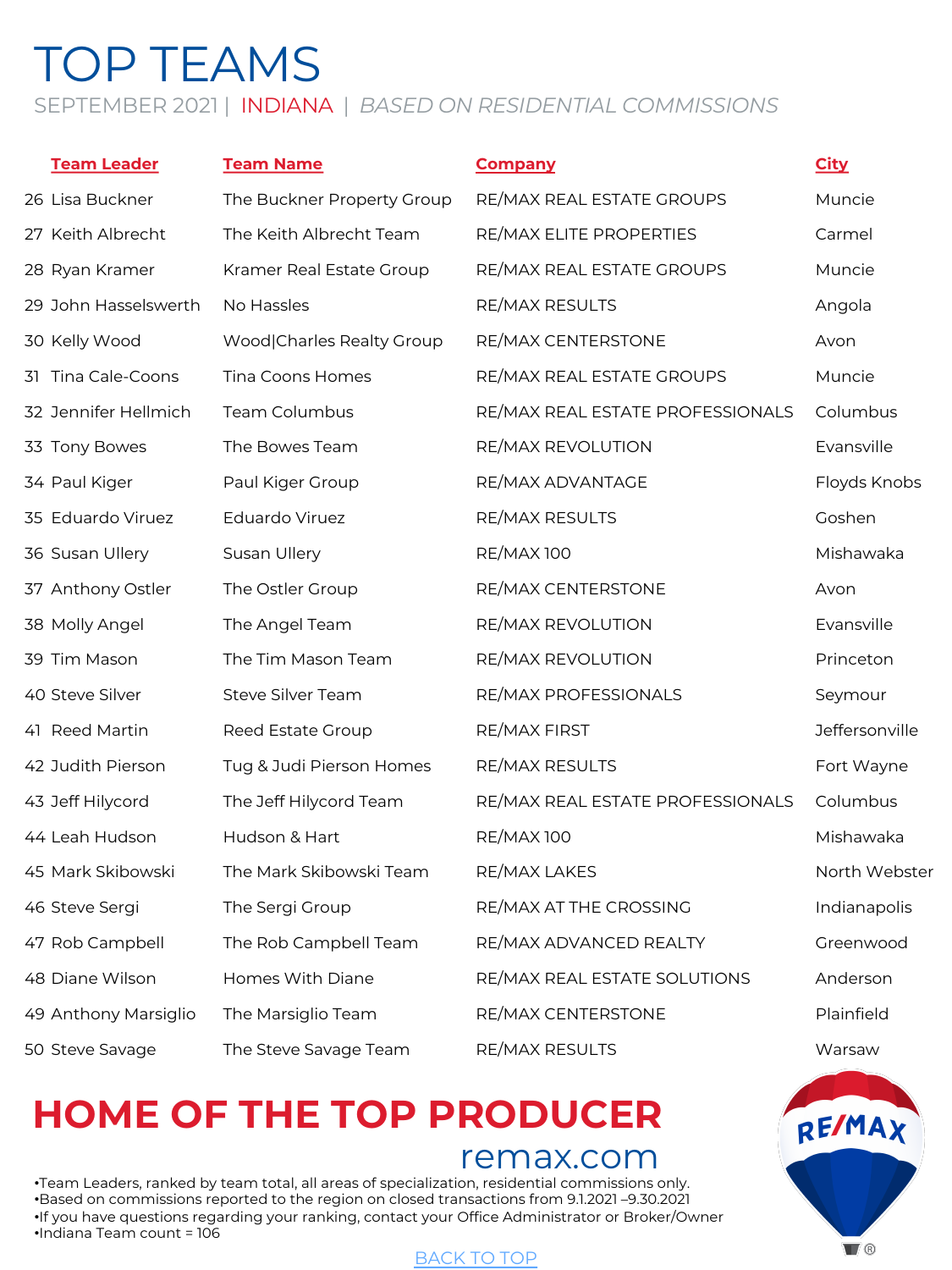## <span id="page-5-0"></span>by residential commissions JANUARY - SEPTEMBER 2021 | INDIANA

#### **Name Company City**

| 1  | Jan Lazzara           | <b>RE/MAX100</b>                 | Mishawaka     |
|----|-----------------------|----------------------------------|---------------|
| 2  | Joe Schroder          | RE/MAX REALTY ONE                | Kokomo        |
| 3  | Jeremy Tucker         | RE/MAX CENTERSTONE               | Avon          |
| 4  | <b>Andrew Walker</b>  | RE/MAX ACCLAIMED PROPERTIES      | Bloomingto    |
| 5  | Dru Cash              | <b>RE/MAX 100</b>                | Mishawaka     |
| 6  | <b>Beth Robinson</b>  | RE/MAX REALTY PROFESSIONALS      | Bloomingto    |
| 7  | <b>Bart Medlock</b>   | <b>RE/MAX FIRST</b>              | Jeffersonvill |
| 8  | Anuja Chandra         | RE/MAX REAL ESTATE PROFESSIONALS | Columbus      |
| 9  | Tamara House          | RE/MAX CENTERSTONE               | Crawfordsvi   |
| 10 | <b>Tracee Lutes</b>   | RE/MAX ACCLAIMED PROPERTIES      | Bloomingto    |
| 11 | Ron Plecher           | RE/MAX REALTY PROFESSIONALS      | Bloomingto    |
| 12 | Amy Kopp              | RE/MAX ACCLAIMED PROPERTIES      | Bloomingto    |
| 13 | Kelly Sullivan        | RE/MAX REAL ESTATE PROFESSIONALS | Columbus      |
| 14 | Karen Pitkin          | RE/MAX REALTY PROFESSIONALS      | Bloomingto    |
| 15 | Kelly Johnson         | RE/MAX AT THE CROSSING           | Indianapolis  |
| 16 | <b>Brody Tarter</b>   | RE/MAX EVOLVE                    | Winchester    |
| 17 | Lesa Miller           | RE/MAX REALTY PROFESSIONALS      | Bloomingto    |
| 18 | Jason Kraus           | RE/MAX ADVANCED REALTY           | Greenwood     |
| 19 | Charise Goodnight     | RE/MAX REALTY ONE                | Kokomo        |
| 20 | Chris Smith           | RE/MAX ACCLAIMED PROPERTIES      | Bloomingto    |
| 21 | Carrie Abfall         | RE/MAX REAL ESTATE PROFESSIONALS | Columbus      |
| 22 | <b>Edwina Withers</b> | RE/MAX ADVANCED REALTY           | Greenwood     |
| 23 | Nicolas Wyse          | RE/MAX RESULTS                   | Goshen        |
| 24 | <b>Steve Miller</b>   | <b>RE/MAX RESULTS</b>            | Goshen        |
| 25 | Rebekah Hanna         | RE/MAX REAL ESTATE GROUPS        | Muncie        |

ishawaka oomington oomington ffersonville awfordsville oomington oomington oomington oomington dianapolis oomington oomington

# **HOME OF THE TO[P PROD](#page-0-0)UCER**

remax.com

•Individual Agents, all areas of specialization, residential commissions only •Based on commissions reported to the region on closed transactions from 1.1.2021 –9.30.2021 •If you have questions regarding your ranking, contact your Office Administrator or Broker/Owner • Indiana Individual agent count= 799

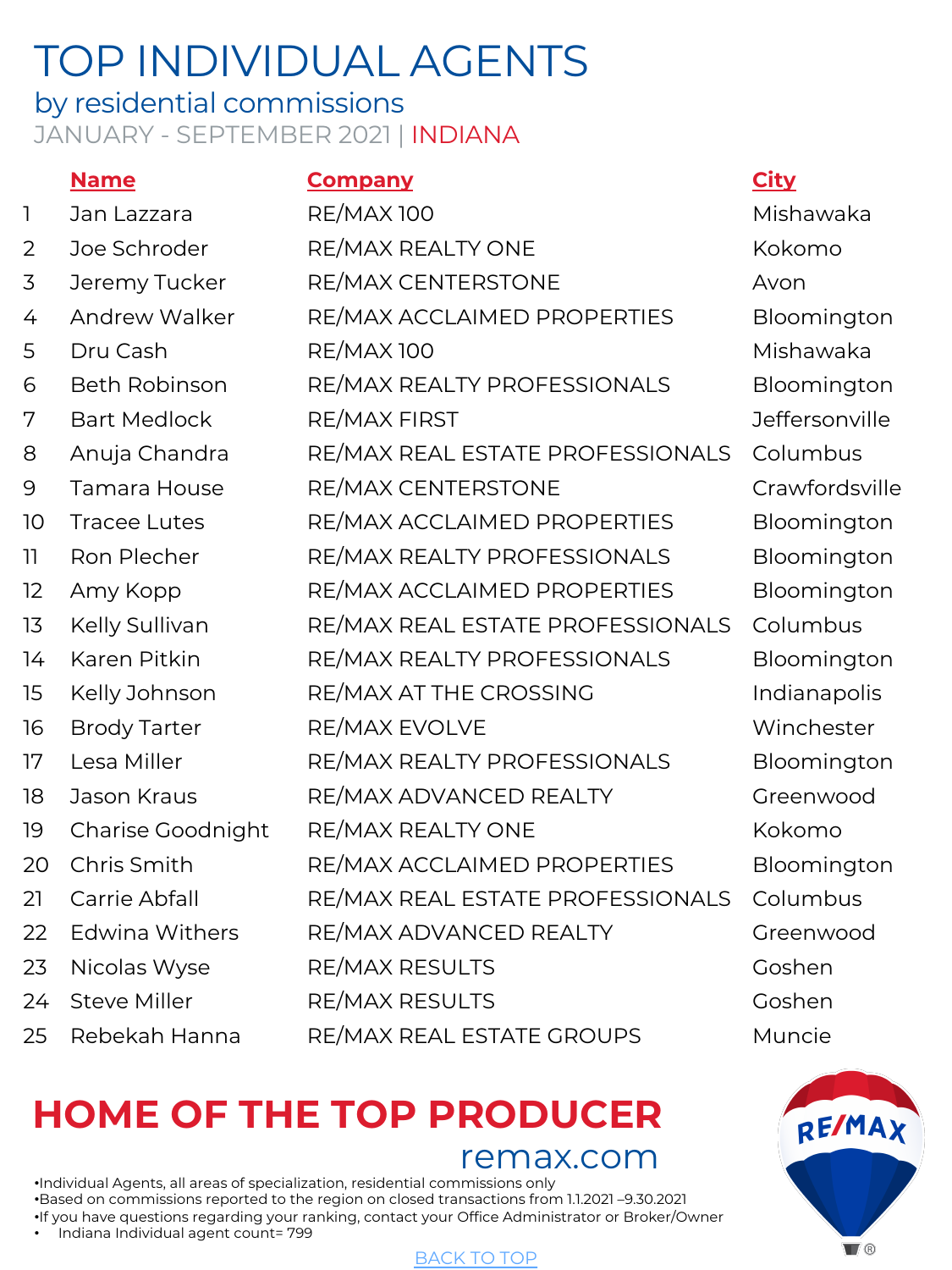#### by residential commissions JANUARY - SEPTEMBER 2021 | INDIANA

#### **Name Company City**

| 26 | Lorraine Fowler          | RE/MAX ACCLAIMED PROPERTIES   | Bloomington        |
|----|--------------------------|-------------------------------|--------------------|
| 27 | Hart Summeier            | RE/MAX REALTY GROUP           | Greenfield         |
| 28 | Cathy Hunnicutt          | RE/MAX REALTY ONE             | Kokomo             |
| 29 | Don Harrington           | RE/MAX ADVANCED REALTY        | Greenwood          |
| 30 | Tammy Carroll            | RE/MAX CENTERSTONE            | Avon               |
| 31 | Laura Konieczny          | RE/MAX COUNTY WIDE IST        | LaPorte            |
| 32 | Lynn Geis                | <b>RE/MAX CENTERSTONE</b>     | Avon               |
| 33 | <b>Shelly Mobus</b>      | RE/MAX OAK CREST REALTY       | Elkhart            |
| 34 | Patrick Pfefferkorn      | <b>RE/MAX RESULTS</b>         | Warsaw             |
| 35 | A.J. Bowlen              | RE/MAX ACCLAIMED PROPERTIES   | Bloomington        |
| 36 | David McDaniel           | <b>RE/MAX RESULTS</b>         | Fort Wayne         |
| 37 | Bobbi Burns              | RE/MAX REAL ESTATE ASSOCIATES | <b>Terre Haute</b> |
| 38 | Jason Wampler            | RE/MAX IST CHOICE             | Knox               |
| 39 | <b>Shelley Hadler</b>    | RE/MAX TOWER                  | Greensburg         |
| 40 | Kay Rogan                | RE/MAX REALTY ASSOCIATES      | Munster            |
| 41 | Jessica Sullivan         | RE/MAX REAL ESTATE ASSOCIATES | <b>Terre Haute</b> |
| 42 | Tony Isa                 | <b>RE/MAX RESULTS</b>         | Angola             |
| 43 | Lori Eisert              | RE/MAX PREFERRED CHOICE       | <b>Brookville</b>  |
| 44 | <b>Steffanie Hensley</b> | RE/MAX AT THE CROSSING        | Indianapolis       |
| 45 | Zak Szymanski            | RE/MAX REALTY PROFESSIONALS   | Bloomington        |
| 46 | Valerie Harp             | RE/MAX REAL ESTATE SOLUTIONS  | Anderson           |
| 47 | Denise Wilson            | RE/MAX AT THE CROSSING        | Indianapolis       |
| 48 | Dewain Davis             | RE/MAX SELECT REALTY          | Winamac            |
| 49 | Lisa Daniel-King         | RE/MAX COUNTY WIDE IST        | LaPorte            |
| 50 | Lance Roush              | <b>RE/MAX100</b>              | Mishawaka          |
|    |                          |                               |                    |

Greenfield Greenwood RTIES Bloomington Fort Wayne CIATES Terre Haute Greensburg CIATES Terre Haute E<sub>Brookville</sub> Indianapolis NALS Bloomington TIONS Anderson **Indianapolis** Wina mac



remax.com

•Individual Agents, all areas of specialization, residential commissions only •Based on commissions reported to the region on closed transactions from 1.1.2021 –9.30.2021 •If you have questions regarding your ranking, contact your Office Administrator or Broker/Owner • Indiana Individual agent count= 799

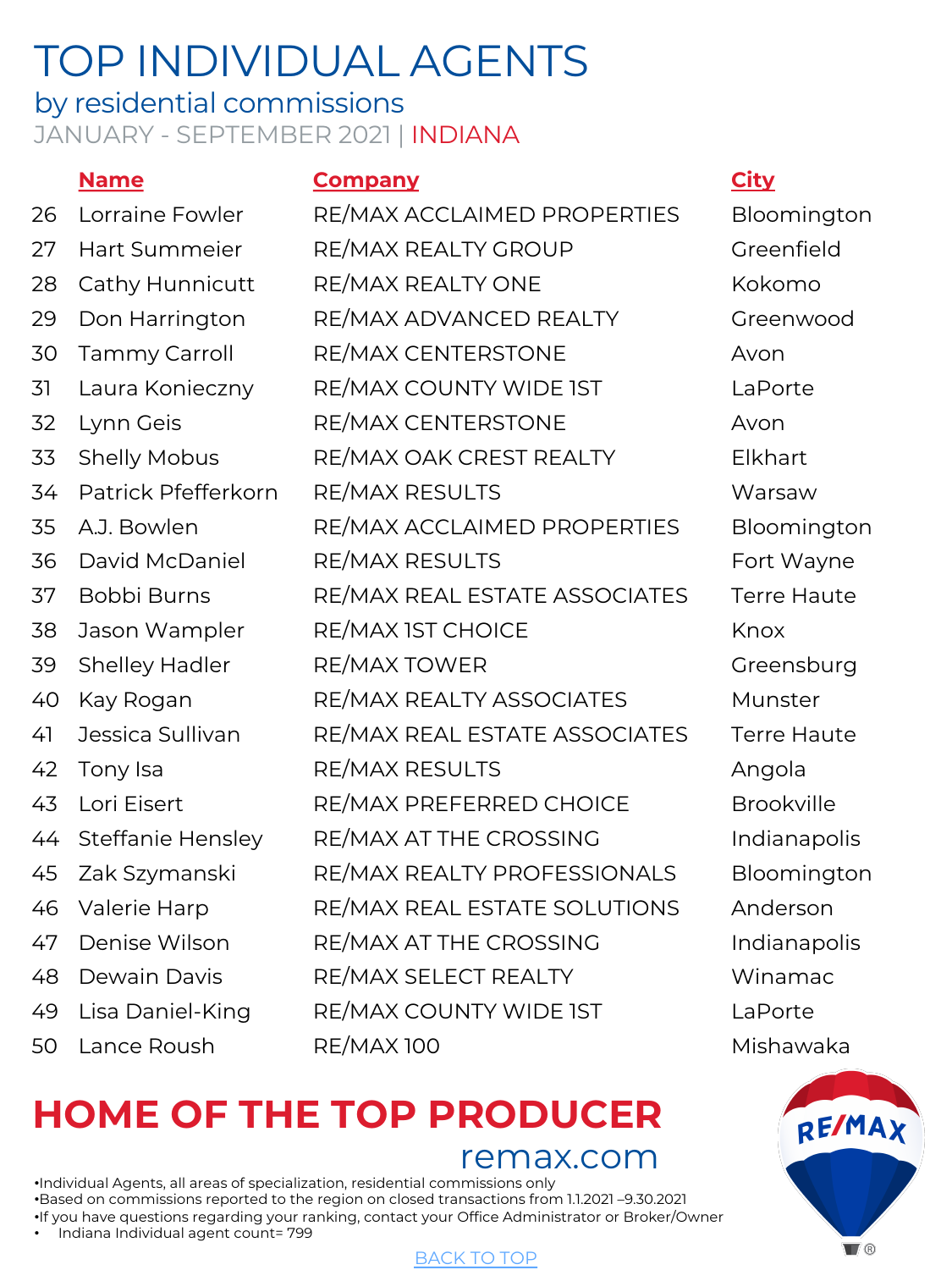## by residential commissions JANUARY - SEPTEMBER 2021 | INDIANA

#### **Name Company City**

| 51 | Theresa Sicinski       | RE/MAX ACCLAIMED PROPERTIES      | Bloomingto         |
|----|------------------------|----------------------------------|--------------------|
| 52 | Kate Miller            | RE/MAX ACCLAIMED PROPERTIES      | Bloomingto         |
| 53 | Dana Carson            | RE/MAX REAL ESTATE PROFESSIONALS | Columbus           |
| 54 | Janet Jin              | RE/MAX ACCLAIMED PROPERTIES      | Bloomingto         |
| 55 | Cindy Patchett         | RE/MAX REAL ESTATE PROFESSIONALS | Columbus           |
| 56 | Mark McCreery          | RE/MAX REAL ESTATE ASSOCIATES    | <b>Terre Haute</b> |
| 57 | <b>Robert Harris</b>   | <b>RE/MAX RESULTS</b>            | Fort Wayne         |
| 58 | Jennifer Hamilton      | RE/MAX TOWER                     | Greensburg         |
| 59 | Matthew Henegar        | <b>RE/MAX FIRST</b>              | Jeffersonvill      |
| 60 | Sophia O'Coffey        | <b>RE/MAX FIRST</b>              | Jeffersonvill      |
| 61 | Sally Curwick          | RE/MAX AT THE CROSSING           | Indianapolis       |
| 62 | <b>Becky Higgins</b>   | RE/MAX ADVANTAGE                 | Floyds Knok        |
| 63 | Michelle Collings      | RE/MAX REALTY GROUP              | <b>New Palesti</b> |
| 64 | Kristal Munoz          | RE/MAX AT THE CROSSING           | Indianapolis       |
| 65 | Alice Chastain         | RE/MAX ACCLAIMED PROPERTIES      | Bloomingto         |
| 66 | Rich Lee               | RE/MAX REAL ESTATE GROUPS        | Muncie             |
| 67 | Allen Culpepper        | RE/MAX CENTERSTONE               | Indianapolis       |
| 68 | John Mullican          | RE/MAX REAL ESTATE ASSOCIATES    | <b>Terre Haute</b> |
| 69 | Dave Balmer            | <b>RE/MAX FIRST</b>              | Jeffersonvill      |
| 70 | <b>Sharon McDonald</b> | <b>RE/MAX100</b>                 | Mishawaka          |
| 71 | Alison Kirchner        | RE/MAX REAL ESTATE ASSOCIATES    | <b>Terre Haute</b> |
| 72 | Fancy Fulton-Smith     | <b>RE/MAX FIRST</b>              | Jeffersonvill      |
| 73 | Jane Crowley           | RE/MAX REVOLUTION                | Evansville         |
| 74 | Lydia Ridenour-Homeier | RE/MAX CENTERSTONE               | Plainfield         |
| 75 | John Wampler           | RE/MAX IST CHOICE                | Knox               |
|    |                        |                                  |                    |

## **HOME OF THE TO[P PROD](#page-0-0)UCER**

remax.com

•Individual Agents, all areas of specialization, residential commissions only •Based on commissions reported to the region on closed transactions from 1.1.2021 –9.30.2021 •If you have questions regarding your ranking, contact your Office Administrator or Broker/Owner • Indiana Individual agent count= 799

loomington loomington loomington ort Wayne reensburg effersonville effersonville dianapolis loyds Knobs ew Palestine dianapolis loomington dianapolis effersonville effersonville

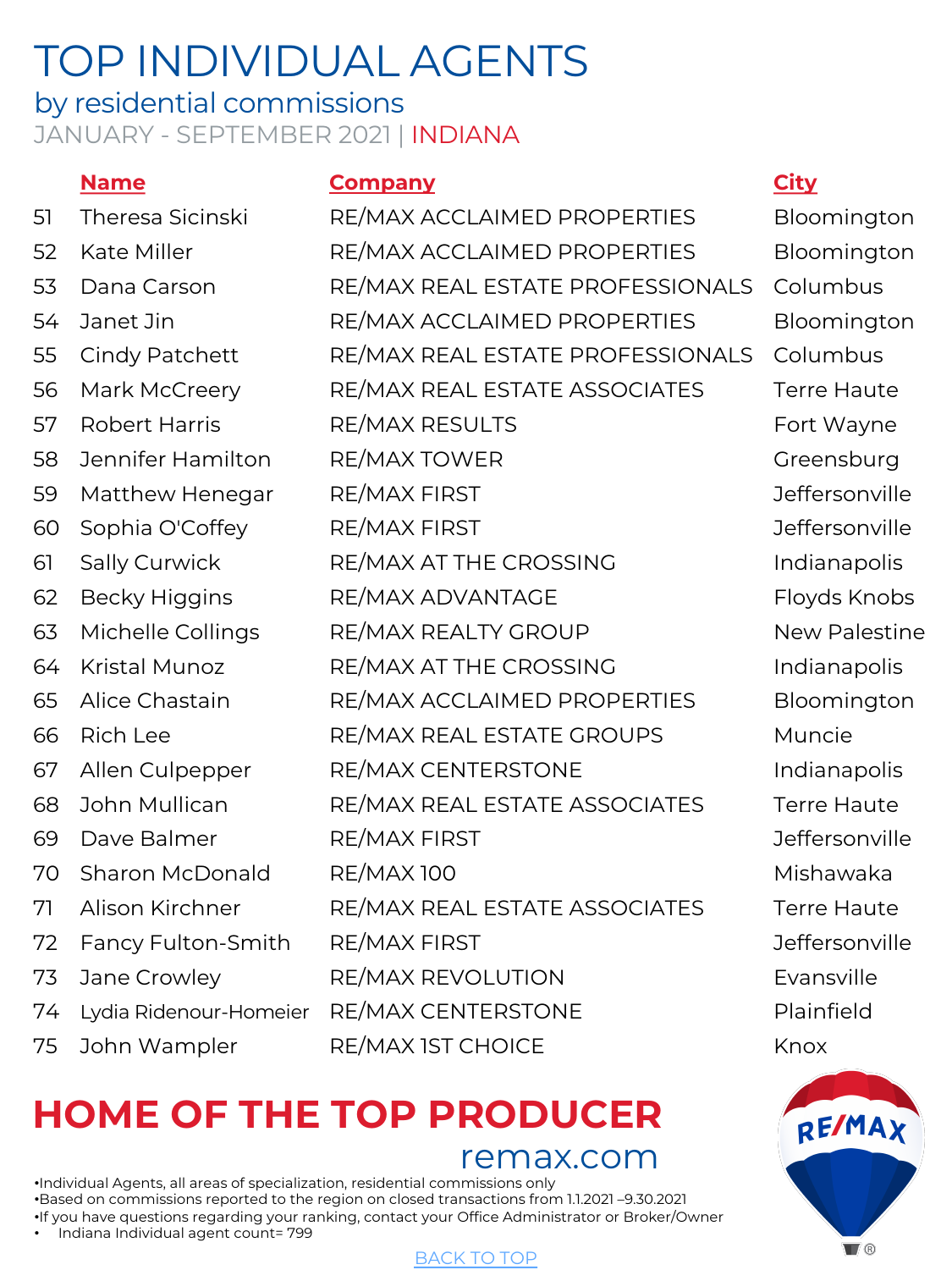## by residential commissions JANUARY - SEPTEMBER 2021 | INDIANA

## **Name Company City** 76 Bryan Paine RE/MAX ACCLAIMED PROPERTIES Bloomington 77 Leslie Pyle RE/MAX CENTERSTONE Crawfordsville

78 Paula Kiger RE/MAX ADVANTAGE Floyds Knobs 79 Betty Lanke RE/MAX REAL ESTATE ASSOCIATES Terre Haute 80 Anna Chapman RE/MAX REAL ESTATE MERCHANDISERS Washington 81 Sheila Showalter RE/MAX RESULTS Goshen 82 Terrie Forrest RE/MAX RESULTS Goshen 83 Anna Gilsinger RE/MAX RESULTS Warsaw 84 Douglas Orr RE/MAX TOWER Greensburg 85 Neil Federspiel RE/MAX RESULTS Fort Wayne 86 Patty Tritch RE/MAX RESULTS Fort Wayne 87 Mark Pontecorvo RE/MAX RESULTS Angola 88 Michele Burke RE/MAX REALTY ONE The Realty Research Research Realty Realty Realty Realty Realty Realty Realty 89 Patricia Harrison RE/MAX FIRST New Albany 90 Andrew Clyne RE/MAX AT THE CROSSING Indianapolis 91 Phillip Kuhn RE/MAX RESULTS Warsaw 92 Cami Little RE/MAX REAL ESTATE ASSOCIATES Terre Haute 93 Teresa Moody RE/MAX ADVANTAGE Floyds Knobs 94 Tim Zank RE/MAX RESULTS RESULTS 95 Jillian Tran RE/MAX REAL ESTATE PROFESSIONALS Columbus 96 David Boeglin RE/MAX REAL ESTATE ASSOCIATES Terre Haute 97 Michelle Papp RE/MAX ACCLAIMED PROPERTIES Bloomington 98 Phil Doughty RE/MAX REAL ESTATE SOLUTIONS Anderson 99 Lori Cardinal RE/MAX MAINSTREAM Vincennes 100 Tammie McIntyre RE/MAX ABILITY PLUS New Albany

# **HOME OF THE TO[P PROD](#page-0-0)UCER**

remax.com

•Individual Agents, all areas of specialization, residential commissions only •Based on commissions reported to the region on closed transactions from 1.1.2021 –9.30.2021 •If you have questions regarding your ranking, contact your Office Administrator or Broker/Owner • Indiana Individual agent count= 799

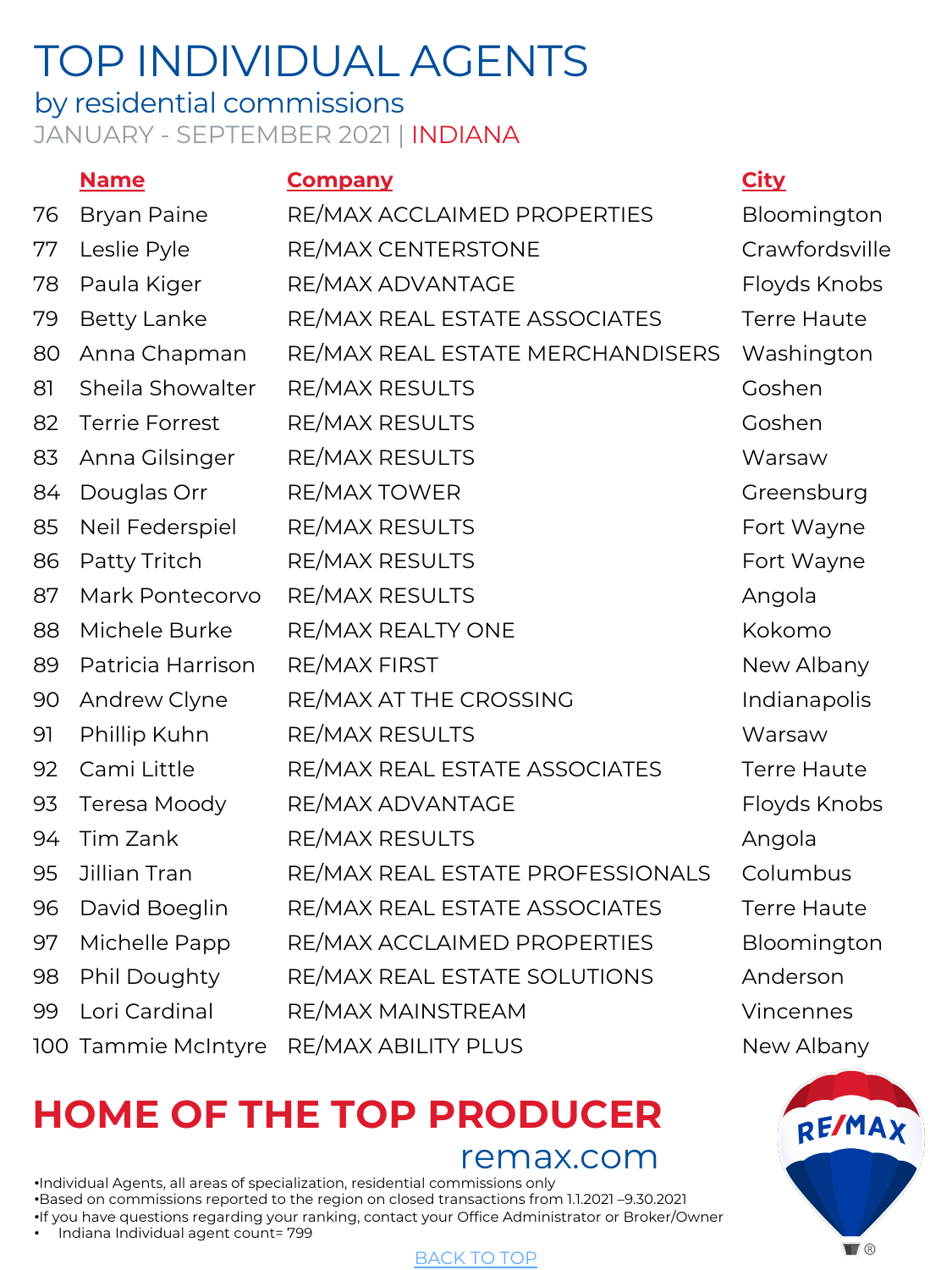## <span id="page-9-0"></span>TOP TEAMS by residential commissions JANUARY - SEPTEMBER 2021 | INDIANA

|    | <b>Team Leader</b>   | <b>Team Name</b>                                             | <b>Company</b>               | <b>City</b>    |
|----|----------------------|--------------------------------------------------------------|------------------------------|----------------|
| 1  | Dennis Nottingham    | Indy Home Pros Team                                          | RE/MAX ADVANCED REALTY       | Indianapolis   |
| 2  | Alyson Turner        | Premier Team                                                 | <b>RE/MAX FIRST</b>          | Jeffersonville |
| 3  | Julie Schnepp        | <b>Schnepp Real Estate Experts</b>                           | RE/MAX LEGACY                | Pendleton      |
| 4  | Carson Lowry         | Carson Lowry Real Estate Team                                | RE/MAX REVOLUTION            | Evansville     |
| 5  | Jeffrey Cummings     | Jeffrey Cummings Team                                        | RE/MAX COMPLETE              | Fishers        |
| 6  | Julia Robbins        | The Julia Robbins Team                                       | <b>RE/MAX100</b>             | Mishawaka      |
| 7  | Kelly Wood           | Wood Charles Realty Group                                    | RE/MAX CENTERSTONE           | Avon           |
| 8  | Michael Price        | Mike Price Realty Team                                       | RE/MAX CENTERSTONE           | Plainfield     |
| 9  | Steve Sergi          | The Sergi Group                                              | RE/MAX AT THE CROSSING       | Indianapolis   |
|    | 10 Ryan Orr          | The Orr Home Selling Team                                    | RE/MAX REAL ESTATE GROUPS    | Muncie         |
| וו | Mary Sherer          | <b>Hoosier Heartland Team</b>                                | RE/MAX CROSSROADS            | Fort Wayne     |
|    | 12 Nick Rodgers      | Nick Rodgers                                                 | RE/MAX REAL ESTATE SOLUTIONS | Anderson       |
|    | 13 Mark Dudley       | The Mark Dudley Team                                         | RE/MAX REALTY GROUP          | Greenfield     |
|    | 14 Trudy Thornburg   | Homes With You                                               | <b>RE/MAX100</b>             | Mishawaka      |
|    | 15 Steve Silver      | Steve Silver Team                                            | RE/MAX PROFESSIONALS         | Seymour        |
|    | 16 Ryan Kramer       | Kramer Real Estate Group                                     | RE/MAX REAL ESTATE GROUPS    | Muncie         |
|    | 17 Mark Skibowski    | The Mark Skibowski Team                                      | RE/MAX LAKES                 | N. Webster     |
|    |                      | 18 Christopher Schulhof The Chris Schulhof Home Selling Team | RE/MAX REALTY SERVICES       | Indianapolis   |
|    | 19 Steven Custis     | The Custis Team                                              | RE/MAX CORNERSTONE           | Greencastle    |
|    | 20 Chantel Boone     | Chantel Boone Real Estate Group                              | <b>RE/MAX RESULTS</b>        | Goshen         |
|    | 21 Robin Pickett     | The Pickett Team                                             | RE/MAX CENTERSTONE           | Avon           |
|    | 22 Cate Waggoner-Lee | The Craftsman Group                                          | RE/MAX ADVANCED REALTY       | Greenwood      |
|    | 23 James Bausch      | The James Bausch Team                                        | <b>RE/MAX RESULTS</b>        | Warsaw         |
|    | 24 Paul Kiger        | Paul Kiger Group                                             | RE/MAX ADVANTAGE             | Floyds Knobs   |
|    | 25 Eric Heuer        | Indy Dream Home Team                                         | RE/MAX EDGE                  | Noblesville    |

## **HOME OF THE TO[P PROD](#page-0-0)UCER**

## remax.com

**RE/MAX** 

 $\blacksquare$ 

•Team Leaders, ranked by team total, all areas of specialization, residential commissions only. •Based on commissions reported to the region on closed transactions from 1.1.2021 –9.30.2021 •If you have questions regarding your ranking, contact your Office Administrator or Broker/Owner •Indiana Team count = 106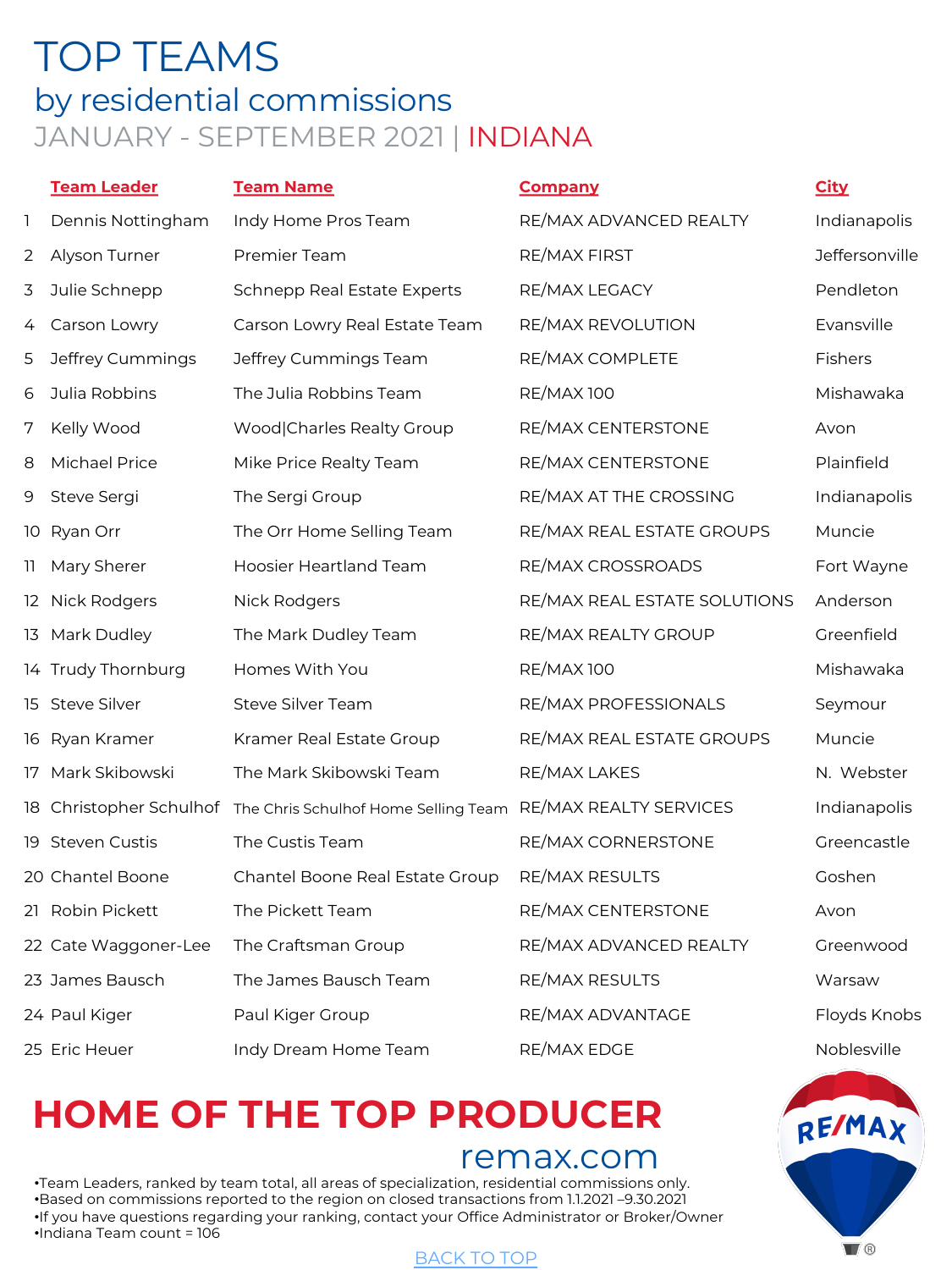## TOP TEAMS by residential commissions JANUARY - SEPTEMBER 2021 | INDIANA

| <b>Team Leader</b>   | <b>Team Name</b>                             | <b>Company</b>                   | <b>City</b>          |
|----------------------|----------------------------------------------|----------------------------------|----------------------|
| 26 Tim Mason         | The Tim Mason Team                           | RE/MAX REVOLUTION                | Princeton            |
|                      | 27 Christopher Harcourt Christopher Harcourt | RE/MAX CORNERSTONE               | Greencastle          |
| 28 Donovan Wilkins   | Donovan Wilkins                              | RE/MAX REVOLUTION                | Evansville           |
| 29 Naomi Eason       | The Naomi Eason Team                         | RE/MAX REALTY ONE                | Kokomo               |
| 30 Mallory Annis     | Mallory Annis Team                           | RE/MAX FIRST                     | Jeffersonville       |
| 31 Jeff Hilycord     | The Jeff Hilycord Team                       | RE/MAX REAL ESTATE PROFESSIONALS | Columbus             |
| 32 Jennifer Hellmich | Team Columbus                                | RE/MAX REAL ESTATE PROFESSIONALS | Columbus             |
| 33 Jean Donica       | The Donica Team                              | RE/MAX REAL ESTATE PROFESSIONALS | Columbus             |
| 34 Keith Albrecht    | The Keith Albrecht Team                      | RE/MAX ELITE PROPERTIES          | Carmel               |
| 35 Lisa Buckner      | The Buckner Property Group                   | RE/MAX REAL ESTATE GROUPS        | Muncie               |
| 36 Reed Martin       | Reed Estate Group                            | RE/MAX FIRST                     | Jeffersonville       |
| 37 Corey Malcolm     | Malcolm Team                                 | RE/MAX RESULTS                   | Fort Wayne           |
| 38 Geoff Cavender    | Geoff Cavender Team                          | RE/MAX RESULTS                   | Warsaw               |
| 39 Edie Horan        | Hough Horan Team                             | RE/MAX REALTY GROUP              | <b>New Palestine</b> |
| 40 Matt Evans        | The Matt Evans Team                          | RE/MAX LIFESTYLES                | Valparaiso           |
| 41 Susan Ullery      | Susan Ullery                                 | <b>RE/MAX100</b>                 | Mishawaka            |
| 42 Mike Ellis        | Michael Ellis                                | RE/MAX CENTERSTONE               | Plainfield           |
| 43 Tony Bowes        | The Bowes Team                               | RE/MAX REVOLUTION                | Evansville           |
| 44 Anthony Marsiglio | The Marsiglio Team                           | RE/MAX CENTERSTONE               | Plainfield           |
| 45 Steve Savage      | The Steve Savage Team                        | <b>RE/MAX RESULTS</b>            | Warsaw               |
| 46 Sarah Floyd       | Team Sarah Floyd                             | RE/MAX COMPLETE                  | <b>FISHERS</b>       |
| 47 Tyler Cox         | Tyler Cox Real Estate Team                   | RE/MAX CORNERSTONE               | Greencastle          |
| 48 Jason Williamson  | Team-Results                                 | RE/MAX ADVANCED REALTY           | Greenwood            |
| 49 Dave Goebel       | <b>Team Goebel</b>                           | RE/MAX OAK CREST REALTY          | Plymouth             |
| 50 Sarah Sanders     | Sarah Sanders and Alison Wold                | RE/MAX REAL ESTATE PROFESSIONALS | Columbus             |

## **HOME OF THE TO[P PROD](#page-0-0)UCER**

## remax.com

•Team Leaders, ranked by team total, all areas of specialization, residential commissions only. •Based on commissions reported to the region on closed transactions from 1.1.2021 –9.30.2021 •If you have questions regarding your ranking, contact your Office Administrator or Broker/Owner •Indiana Team count = 106

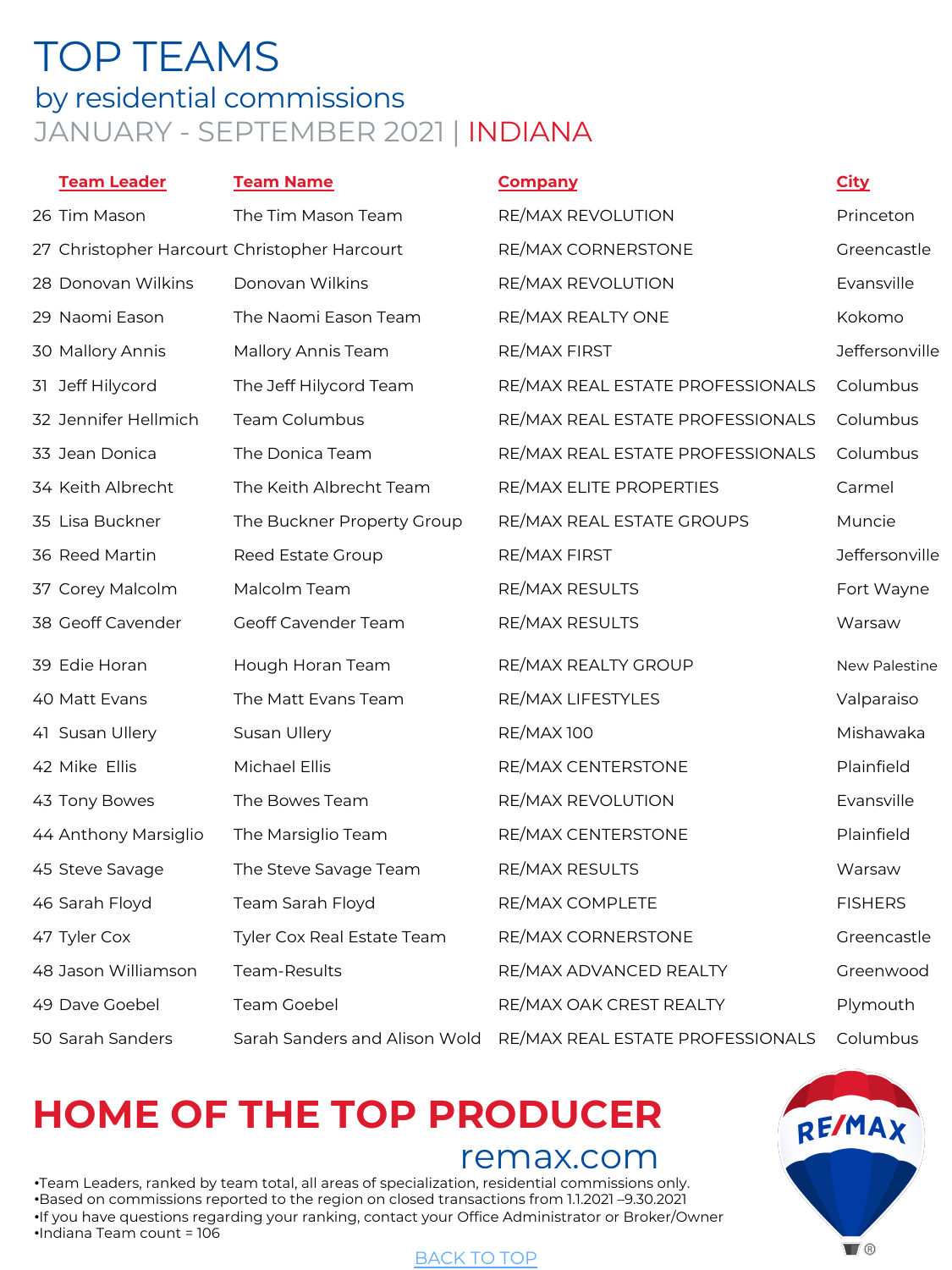<span id="page-11-0"></span>by commercial commissions JANUARY - SEPTEMBER 2021 | INDIANA

|                | <b>Name</b>         | <b>Company</b>                | <u>City</u>           |
|----------------|---------------------|-------------------------------|-----------------------|
| $\mathbf{1}$   | David Cash          | RE/MAX REAL ESTATE ASSOCIATES | <b>Terre Haute</b>    |
| $\overline{2}$ | Keith Turnbill      | RE/MAX ADVANCED REALTY        | Greenwood             |
| 3              | Merle Green         | RE/MAX CENTERSTONE            | Plainfield            |
| 4              | James Regester      | RE/MAX REALTY PROFESSIONALS   | Bloomington           |
| 5              | Mike Richardson     | <b>RE/MAX REVOLUTION</b>      | Evansville            |
| 6              | Dan Laser           | RE/MAX CENTERSTONE            | Avon                  |
| 7              | Jim Bittner         | RE/MAX REAL ESTATE SOLUTIONS  | Anderson              |
| 8              | Mike Kopp           | <b>RE/MAX FIRST</b>           | <b>Jeffersonville</b> |
| 9              | <b>Steve Miller</b> | <b>RE/MAX RESULTS</b>         | Goshen                |
| 10             | John Wampler        | RE/MAX IST CHOICE             | Knox                  |

## **HOME OF THE TO[P PROD](#page-0-0)UCER**

## remax.com

•Individual Agents, all areas of specialization, commercial commissions only •Based on commercial commissions reported on closed transactions from 1.1.2021 –9.30.2021 •If you have questions regarding your ranking, contact your Office Administrator or Broker/Owner • Indiana Individual agent count= 799





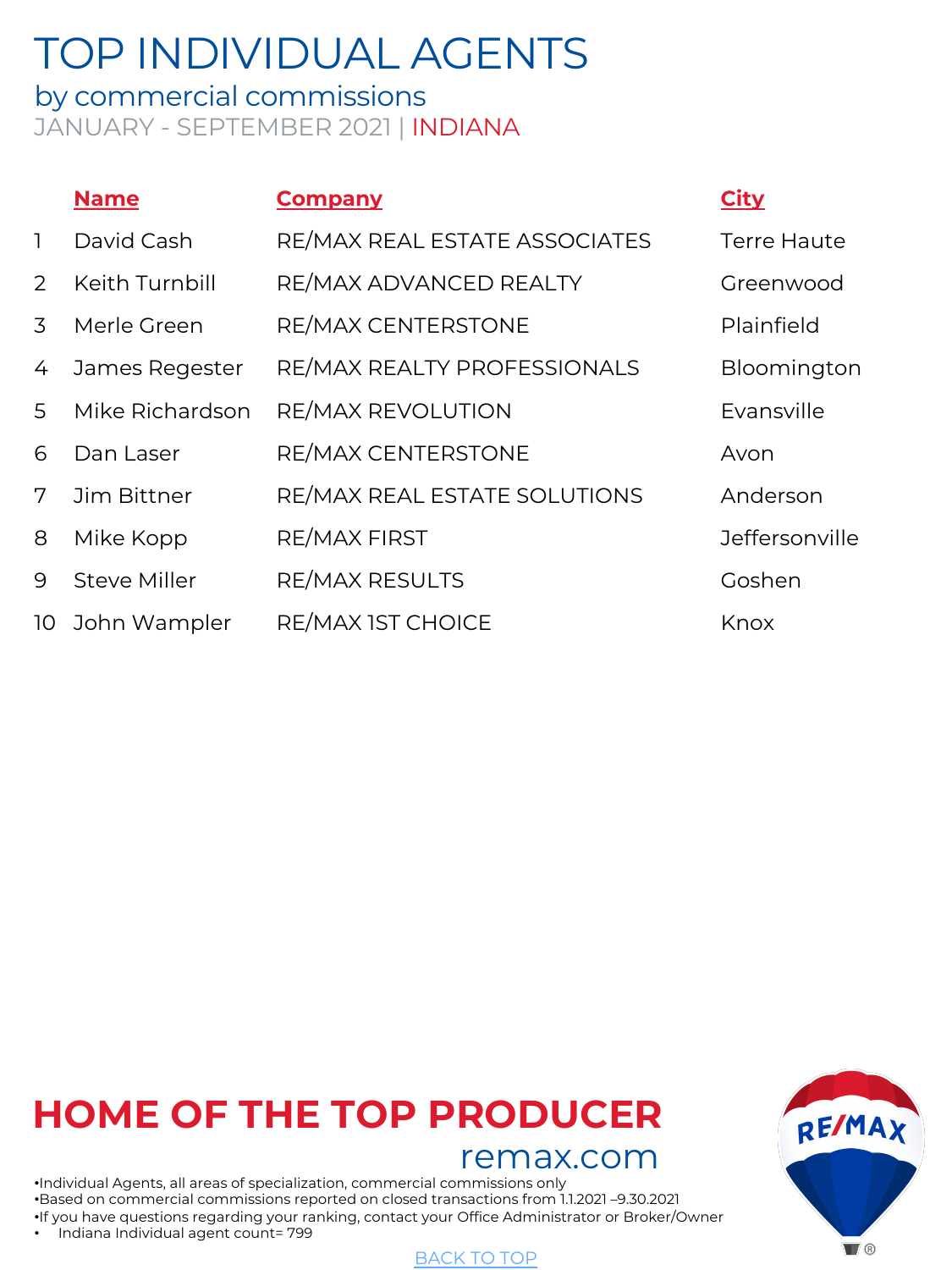## <span id="page-12-0"></span>TOP TEAMS

by commercial commissions JANUARY - SEPTEMBER 2021 | INDIANA

|                |                      |                                      |                               | <b>City</b>        |
|----------------|----------------------|--------------------------------------|-------------------------------|--------------------|
| $\mathbf{1}$   | Dennis Nottingham    | Indy Home Pros Team                  | RE/MAX ADVANCED REALTY        | Indianapolis       |
| $\mathcal{P}$  | Matt Evans           | The Matt Evans Team                  | RE/MAX LIFESTYLES             | Valparaiso         |
| 3              | Oscar Sison          | The Oscar Sison Team                 | RE/MAX REAL ESTATE ASSOCIATES | <b>Terre Haute</b> |
| $\overline{4}$ | Tim Mason            | The Tim Mason Team                   | RE/MAX REVOLUTION             | Princeton          |
| .5             | Reed Martin          | Reed Estate Group                    | <b>RE/MAX FIRST</b>           | Jeffersonville     |
| 6              | James Bausch         | The James Bausch Team                | <b>RE/MAX RESULTS</b>         | Warsaw             |
| 7              |                      | Anthony Marsiglio The Marsiglio Team | RE/MAX CENTERSTONE            | Plainfield         |
| 8              | Karla Shawler        | Looky Here Team                      | <b>RE/MAX FIRST</b>           | Jeffersonville     |
| 9              | <b>Steven Custis</b> | The Custis Team                      | RE/MAX CORNERSTONE            | Greencastle        |
| 10             | Nick Rodgers         | <b>Nick Rodgers</b>                  | RE/MAX REAL ESTATE SOLUTIONS  | Anderson           |

## **HOME OF THE TO[P PROD](#page-0-0)UCER**

## remax.com

•Team Leaders, ranked by team total, all areas of specialization, commercial commissions only. •Based on commercial commissions on closed transactions from 1.1.2021 –9.30.2021 •If you have questions regarding your ranking, contact your Office Administrator or Broker/Owner •Indiana Team count = 106

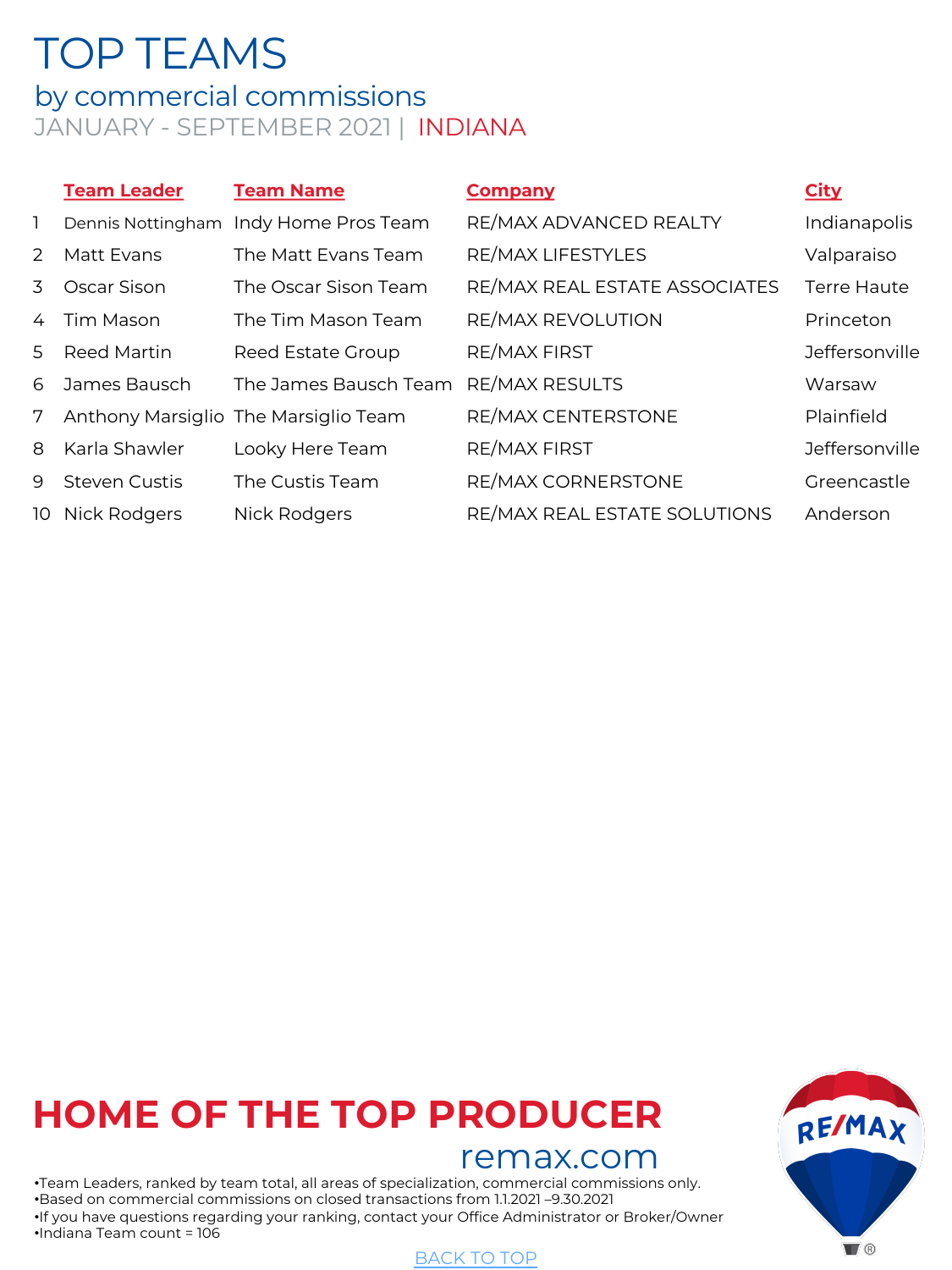## by transaction

## JANUARY - SEPTEMBER 2021 | INDIANA

## **Name Company City**

| $\mathbb{I}$    | Joe Schroder         | RE/MAX REALTY ONE                | Kokomo           |
|-----------------|----------------------|----------------------------------|------------------|
| $\overline{2}$  | Charise Goodnight    | RE/MAX REALTY ONE                | Kokomo           |
| 3               | <b>Brody Tarter</b>  | RE/MAX EVOLVE                    | Winchest         |
| 4               | Jeremy Tucker        | RE/MAX CENTERSTONE               | Avon             |
| 5               | Cathy Hunnicutt      | RE/MAX REALTY ONE                | Kokomo           |
| 6               | <b>Steve Miller</b>  | RE/MAX RESULTS                   | Goshen           |
| 7               | Jason Wampler        | RE/MAX IST CHOICE                | Knox             |
| 8               | Cami Little          | RE/MAX REAL ESTATE ASSOCIATES    | <b>Terre Hau</b> |
| 9               | Tamara House         | RE/MAX CENTERSTONE               | Crawfords        |
| 10              | <b>Bart Medlock</b>  | <b>RE/MAX FIRST</b>              | <b>Jefferson</b> |
| 11              | <b>Beth Robinson</b> | RE/MAX REALTY PROFESSIONALS      | Blooming         |
| 11              | Jessica Sullivan     | RE/MAX REAL ESTATE ASSOCIATES    | <b>Terre Hau</b> |
| 12 <sup>°</sup> | Dewain Davis         | RE/MAX SELECT REALTY             | Winamac          |
| 13              | Rebekah Hanna        | RE/MAX REAL ESTATE GROUPS        | Muncie           |
|                 | 14 Jan Lazzara       | <b>RE/MAX100</b>                 | Mishawak         |
| 15 <sub>2</sub> | Kelly Sullivan       | RE/MAX REAL ESTATE PROFESSIONALS | Columbus         |
| 16              | <b>Betty Lanke</b>   | RE/MAX REAL ESTATE ASSOCIATES    | <b>Terre Hau</b> |
| 16              | Tama Stemle          | RE/MAX LOCAL                     | Jasper           |
| 17              | Bobbi Burns          | RE/MAX REAL ESTATE ASSOCIATES    | <b>Terre Hau</b> |
| 18              | <b>Tracee Lutes</b>  | RE/MAX ACCLAIMED PROPERTIES      | Blooming         |
| 18              | <b>Becky Higgins</b> | RE/MAX ADVANTAGE                 | Floyds Kn        |
| 19              | David Boeglin        | RE/MAX REAL ESTATE ASSOCIATES    | <b>Terre Hau</b> |
|                 | 20 Shelly Mobus      | RE/MAX OAK CREST REALTY          | Elkhart          |
|                 | 20 John Mullican     | RE/MAX REAL ESTATE ASSOCIATES    | Terre Hau        |
|                 |                      |                                  |                  |

## **HOME OF THE TO[P PROD](#page-0-0)UCER** remax.com

•Individual Agents, all areas of specialization •Based on closed transactions reported to the region from 1.1.2021 –9.30.2021 •If you have questions regarding your ranking, contact your Office Administrator or Broker/Owner • Indiana Individual agent count= 799

<span id="page-13-0"></span>Winchester SSOCIATES Terre Haute Crawfordsville **Jeffersonville** SSIONALS Bloomington SSOCIATES Terre Haute Mishawaka ROFESSIONALS Columbus SSOCIATES Terre Haute SSOCIATES Terre Haute OPERTIES Bloomington Floyds Knobs SSOCIATES Terre Haute SSOCIATES Terre Haute

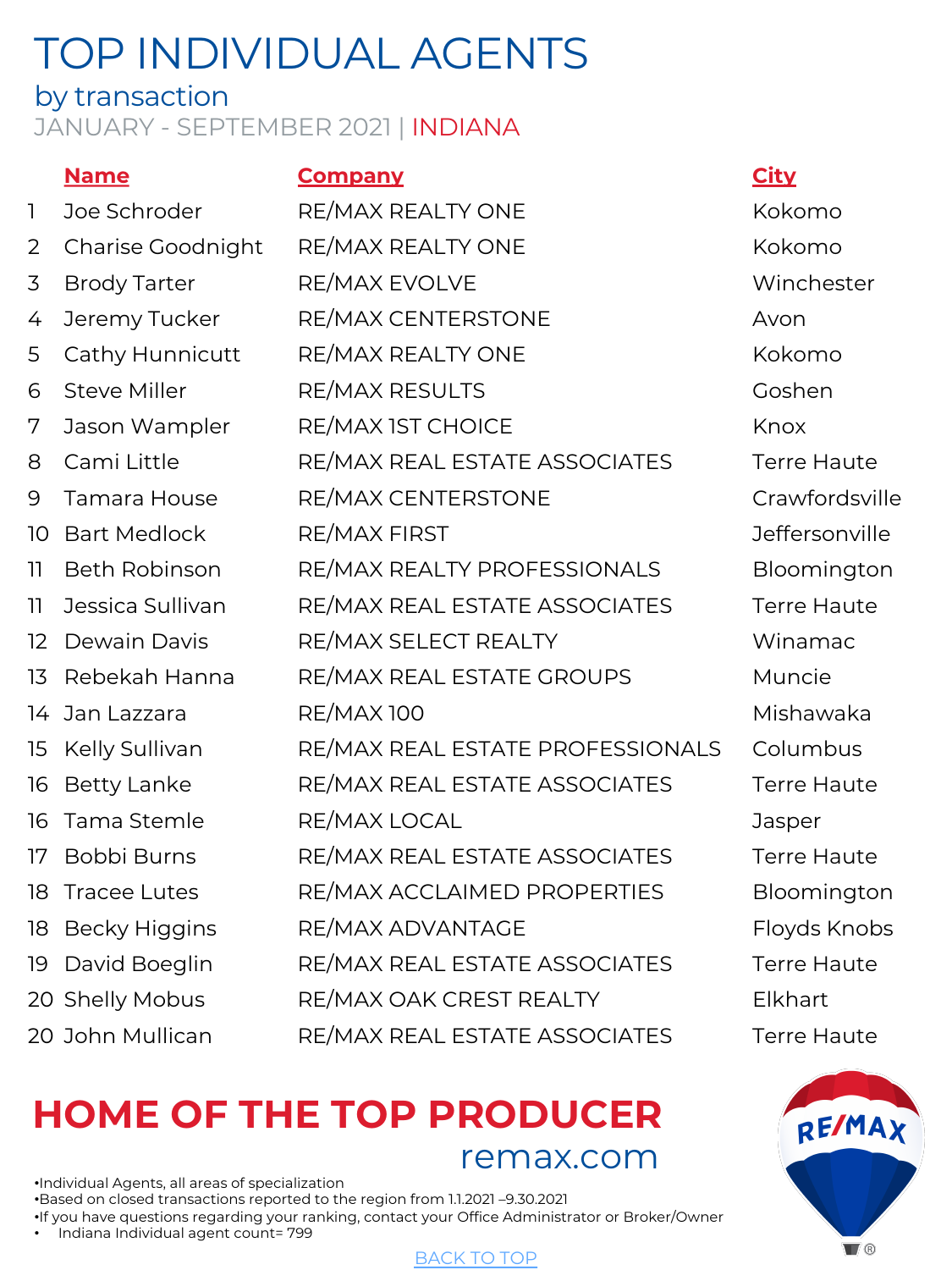## by transaction

## JANUARY - SEPTEMBER 2021 | INDIANA

## **Name Company City**

21 Andrew Walker RE/MAX ACCLAIMED PROPERTIES Bloomington 21 Leslie Pyle RE/MAX CENTERSTONE Crawfordsville 21 Cindy Korporal RE/MAX REALTY ONE Kokomo 21 Shelley Hadler RE/MAX TOWER Greensburg 21 Anuja Chandra RE/MAX REAL ESTATE PROFESSIONALS Columbus 22 Chris Smith RE/MAX ACCLAIMED PROPERTIES Bloomington 23 Kelly Johnson RE/MAX AT THE CROSSING Indianapolis 24 Nicolas Wyse RE/MAX RESULTS Coshen 25 Edwina Withers RE/MAX ADVANCED REALTY Greenwood 26 John Wampler RE/MAX IST CHOICE Knox 26 Anna Gilsinger RE/MAX RESULTS Warsaw 26 Steffanie Hensley RE/MAX AT THE CROSSING Indianapolis 26 Kristal Munoz RE/MAX AT THE CROSSING THE RELATION Indianapolis 27 Lesa Miller RE/MAX REALTY PROFESSIONALS Bloomington 28 Don Harrington RE/MAX ADVANCED REALTY Greenwood 28 Tammy Carroll RE/MAX CENTERSTONE Avon 28 Lisa Daniel-King RE/MAX COUNTY WIDE 1ST LaPorte 29 Laura Konieczny RE/MAX COUNTY WIDE 1ST LaPorte 30 Christopher Wesley RE/MAX SELECT ASSOCIATES Spencer 30 Ron Plecher RE/MAX REALTY PROFESSIONALS Bloomington 30 Phil Doughty RE/MAX REAL ESTATE SOLUTIONS Anderson 31 Mark McCreery RE/MAX REAL ESTATE ASSOCIATES Terre Haute 32 Karen Pitkin **RE/MAX REALTY PROFESSIONALS** Bloomington 32 Jennifer Hamilton RE/MAX TOWER Greensburg 32 Lori Cardinal RE/MAX MAINSTREAM Vincennes 33 Amy Kopp RE/MAX ACCLAIMED PROPERTIES Bloomington

## **HOME OF THE TO[P PROD](#page-0-0)UCER** remax.com

•Individual Agents, all areas of specialization. •Based on closed transactions reported to the region from 1.1.2021 –9.30.2021 •If you have questions regarding your ranking, contact your Office Administrator or Broker/Owner • Indiana Individual agent count= 799

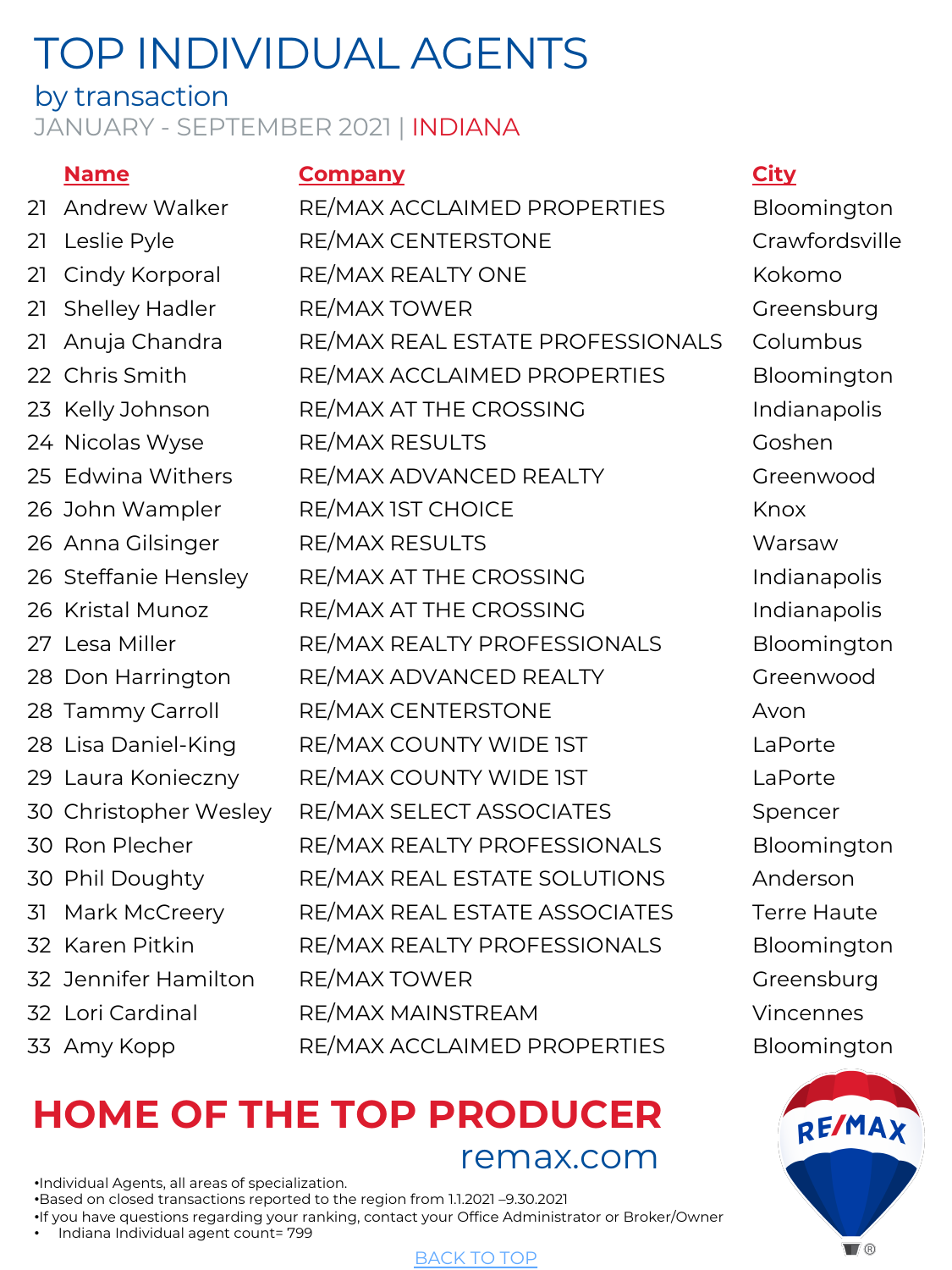## <span id="page-15-0"></span>TOP TEAMS by transaction JANUARY - SEPTEMBER 2021 | INDIANA

|    | <b>Team Leader</b>      | <b>Team Name</b>                                | <b>Company</b>               | <b>City</b>    |
|----|-------------------------|-------------------------------------------------|------------------------------|----------------|
| 1  | Dennis Nottingham       | Indy Home Pros Team                             | RE/MAX ADVANCED REALTY       | Indianapolis   |
| 2  | Alyson Turner           | Premier Team                                    | RE/MAX FIRST                 | Jeffersonville |
| 3  | Ryan Orr                | The Orr Home Selling Team                       | RE/MAX REAL ESTATE GROUPS    | Muncie         |
| 4  | Nick Rodgers            | Nick Rodgers                                    | RE/MAX REAL ESTATE SOLUTIONS | Anderson       |
| 5  | Julie Schnepp           | <b>Schnepp Real Estate Experts</b>              | RE/MAX LEGACY                | Pendleton      |
| 6  | Ryan Kramer             | Kramer Real Estate Group                        | RE/MAX REAL ESTATE GROUPS    | Muncie         |
| 7  | Naomi Eason             | The Naomi Eason Team                            | RE/MAX REALTY ONE            | Kokomo         |
| 8  | Tim Mason               | The Tim Mason Team                              | RE/MAX REVOLUTION            | Princeton      |
| 8  | Carson Lowry            | Carson Lowry Real Estate Team RE/MAX REVOLUTION |                              | Evansville     |
| 9  | Julia Robbins           | The Julia Robbins Team                          | <b>RE/MAX100</b>             | Mishawaka      |
|    | 10 Christopher Harcourt | Christopher Harcourt                            | RE/MAX CORNERSTONE           | Greencastle    |
| H. | Jeffrey Cummings        | Jeffrey Cummings Team                           | RE/MAX COMPLETE              | <b>Fishers</b> |
|    | 12 Steven Custis        | The Custis Team                                 | RE/MAX CORNERSTONE           | Greencastle    |
|    | 13 Michael Price        | Mike Price Realty Team                          | RE/MAX CENTERSTONE           | Plainfield     |
|    | 14 Trudy Thornburg      | Homes With You                                  | <b>RE/MAX100</b>             | Mishawaka      |
|    | 15 James Bausch         | The James Bausch Team                           | RE/MAX RESULTS               | Warsaw         |
|    | 16 Steve Silver         | Steve Silver Team                               | RE/MAX PROFESSIONALS         | Seymour        |
|    | 16 Mary Sherer          | Hoosier Heartland Team                          | RE/MAX CROSSROADS            | Fort Wayne     |
|    | 17 Mark Dudley          | The Mark Dudley Team                            | RE/MAX REALTY GROUP          | Greenfield     |
|    | 17 Mark Skibowski       | The Mark Skibowski Team                         | RE/MAX LAKES                 | North Webster  |
|    | 18 Tina Cale-Coons      | Tina Coons Homes                                | RE/MAX REAL ESTATE GROUPS    | Muncie         |
|    | 19 Kelly Wood           | Wood Charles Realty Group                       | RE/MAX CENTERSTONE           | Avon           |
|    | 20 Tyler Cox            | Tyler Cox Real Estate Team                      | RE/MAX CORNERSTONE           | Greencastle    |
|    | 21 Robin Pickett        | The Pickett Team                                | RE/MAX CENTERSTONE           | Avon           |

## **HOME OF THE TO[P PROD](#page-0-0)UCER** remax.com

•Team Leaders, ranked by team total •Based on closed transactions reported to the region from 1.1.2021 –9.30.2021 •If you have questions regarding your ranking, contact your Office Administrator or Broker/Owner •Indiana Team count = 106

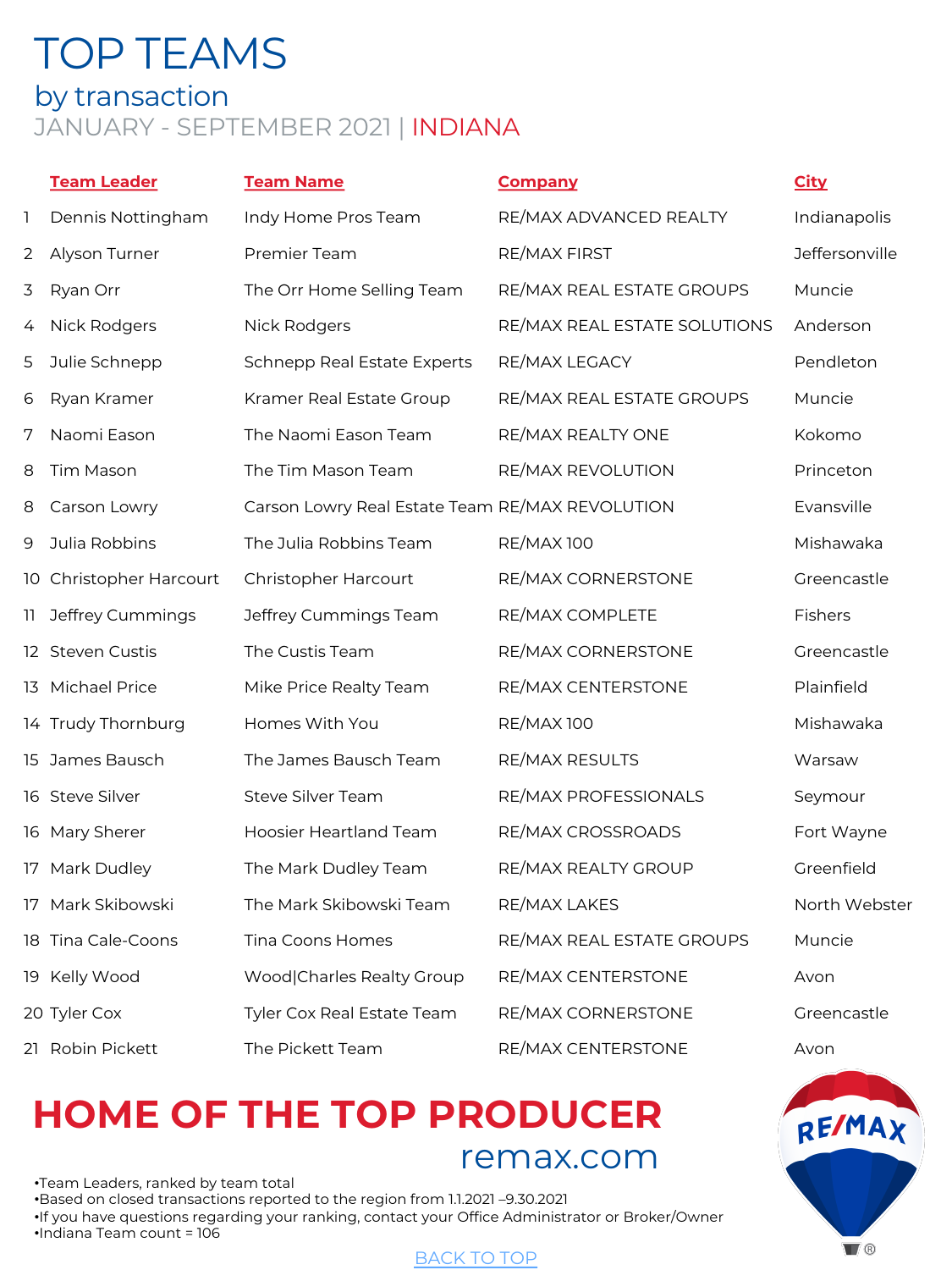## TOP TEAMS by transaction JANUARY - SEPTEMBER 2021 | INDIANA

| <b>Team Leader</b>   | <b>Team Name</b>                                            | <b>Company</b>                   | <b>City</b>           |
|----------------------|-------------------------------------------------------------|----------------------------------|-----------------------|
| 22 Paul Kiger        | Paul Kiger Group                                            | RE/MAX ADVANTAGE                 | Floyds Knobs          |
| 22 Lisa Buckner      | The Buckner Property Group                                  | RE/MAX REAL ESTATE GROUPS        | Muncie                |
| 23 Geoff Cavender    | Geoff Cavender Team                                         | RE/MAX RESULTS                   | Warsaw                |
| 23 Cate Waggoner-Lee | The Craftsman Group                                         | RE/MAX ADVANCED REALTY           | Greenwood             |
| 24 Donovan Wilkins   | Donovan Wilkins                                             | RE/MAX REVOLUTION                | Evansville            |
| 25 Jean Donica       | The Donica Team                                             | RE/MAX REAL ESTATE PROFESSIONALS | Columbus              |
| 26 Steve Savage      | The Steve Savage Team                                       | RE/MAX RESULTS                   | Warsaw                |
| 27 Eric Heuer        | Indy Dream Home Team                                        | RE/MAX EDGE                      | Noblesville           |
| 28 Chantel Boone     | Chantel Boone Real Estate Group                             | RE/MAX RESULTS                   | Goshen                |
| 29 Steve Sergi       | The Sergi Group                                             | RE/MAX AT THE CROSSING           | Indianapolis          |
| 30 Jeff Hilycord     | The Jeff Hilycord Team                                      | RE/MAX REAL ESTATE PROFESSIONALS | Columbus              |
| 31 Mallory Annis     | Mallory Annis Team                                          | RE/MAX FIRST                     | <b>Jeffersonville</b> |
| 32 Reed Martin       | Reed Estate Group                                           | RE/MAX FIRST                     | Jeffersonville        |
| 33 Sarah Sanders     | Sarah Sanders and Alison Wold                               | RE/MAX REAL ESTATE PROFESSIONALS | Columbus              |
| 34 Tony Bowes        | The Bowes Team                                              | RE/MAX REVOLUTION                | Evansville            |
| 35 Matt Evans        | The Matt Evans Team                                         | RE/MAX LIFESTYLES                | Valparaiso            |
| 36 Jennifer Hellmich | Team Columbus                                               | RE/MAX REAL ESTATE PROFESSIONALS | Columbus              |
| 37 Susan Ullery      | Susan Ullery                                                | <b>RE/MAX100</b>                 | Mishawaka             |
| 37 Eduardo Viruez    | Eduardo Viruez                                              | RE/MAX RESULTS                   | Goshen                |
| 38 Molly Angel       | The Angel Team                                              | RE/MAX REVOLUTION                | Evansville            |
| 39 Mandy Campbell    | Dream Team                                                  | RE/MAX OAK CREST REALTY          | Plymouth              |
| 40 Corey Malcolm     | Malcolm Team                                                | RE/MAX RESULTS                   | Fort Wayne            |
| 41 Chris Schulhof    | The Chris Schulhof Home Selling Team RE/MAX REALTY SERVICES |                                  | Indianapolis          |
| 41 Rosalie Chevalier | The Chevalier Team                                          | RE/MAX RESULTS                   | Goshen                |
| 42 Jason Williamson  | Team-Results                                                | RE/MAX ADVANCED REALTY           | Greenwood             |
| 43 Anthony Marsiglio | The Marsiglio Team                                          | RE/MAX CENTERSTONE               | Plainfield            |

## **HOME OF THE TO[P PROD](#page-0-0)UCER** remax.com

•Team Leaders, ranked by team total •Based on closed transactions reported to the region from 1.1.2021 –9.30.2021 •If you have questions regarding your ranking, contact your Office Administrator or Broker/Owner •Indiana Team count = 106